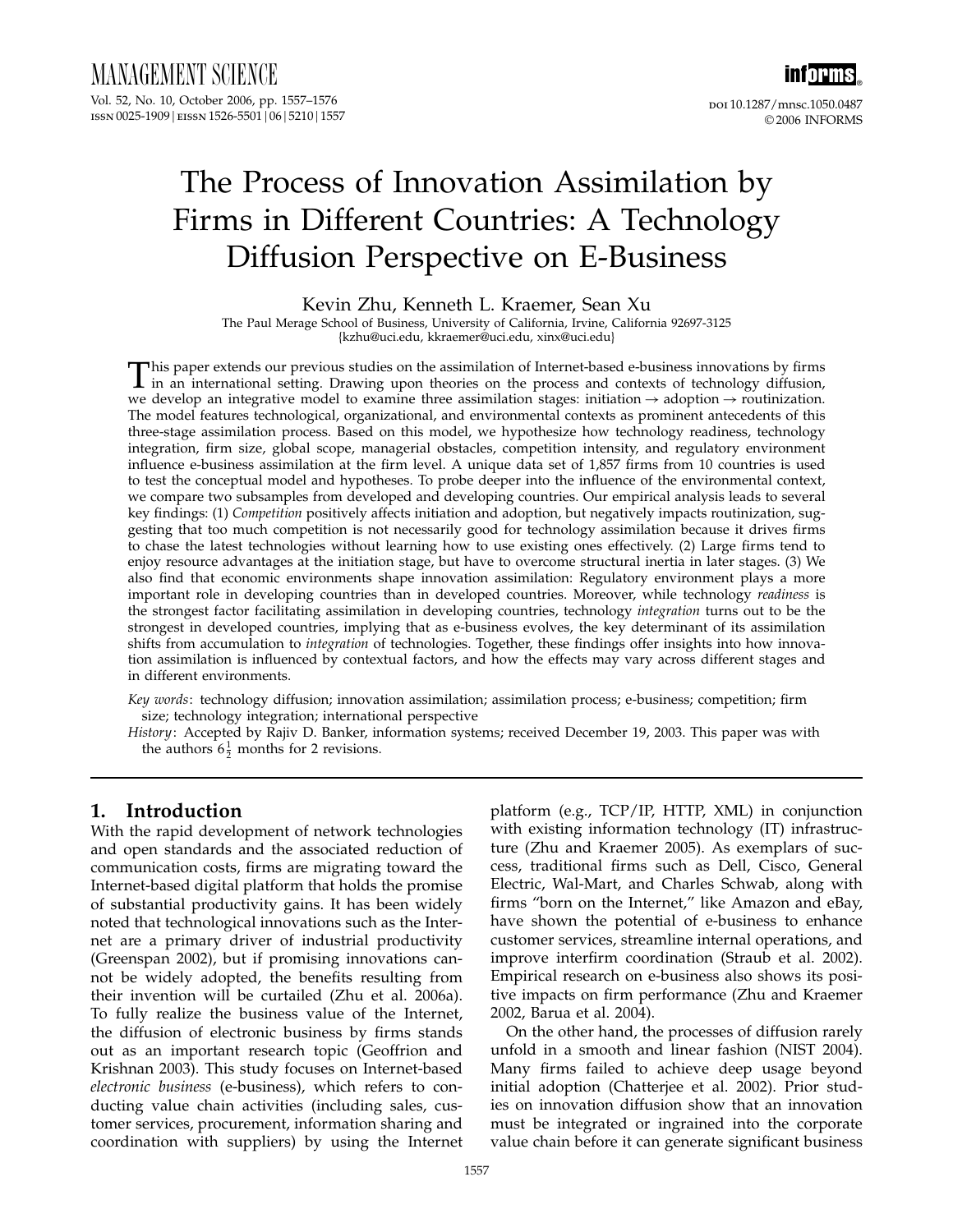value (DeLone and McLean 1992, Sethi and King 1994, Devaraj and Kohli 2003). Developing e-business capability is an important undertaking because it encompasses enabling sell-side, buy-side, and internal business processes (Zhu 2004). E-business assimilation becomes a significant research topic because it is about enhancing operational efficiency and competitive agility for long-term survival of the firm (Zhu and Kraemer 2002, 2005).

Drawing upon the innovation diffusion literature (see Fichman 2000 for a review), we define e-business assimilation as a series of stages from a firm's initial evaluation of e-business at the preadoption stage (initiation), to its formal adoption, and finally to its fullscale deployment at the postadoption stage in which e-business becomes an integral part of the value chain activities (routinization). Initial efforts in academia have been devoted to studying e-business adoption (e.g., Zhu et al. 2003), and they have significantly expanded our knowledge frontier. However, much existing research is focused on a single stage, such as one-shot adoption decisions, and we know little about the various stages of e-business assimilation. Literature review by Fichman (2000) and Zhu et al. (2006b) suggests that the postadoption stages of assimilation are especially worthy of a focused study.

Further, it is important to understand the key factors that influence e-business assimilation. Internet technologies enable a variety of functionalities to support value chain processes (Porter 2001). Thus, e-business assimilation requires coevolutionary changes to systems-in-use and the new Internet technologies (Devaraj and Kohli 2003). Beyond technologies, Chatterjee et al. (2002) identified significant organizational enablers, including management support and cross-department coordination. Moreover, influences from the environment could also affect e-business assimilation. For instance, Zhu et al. (2006a) found that a firm's adoption of network technologies was significantly influenced by peer adoption in the same industry. Yet, these factors (technological, organizational, environmental) were examined separately in different models and based on different data sets. The literature lacks a unified theoretical framework to guide empirical research. This motivates us to develop an integrated model so that we can begin to investigate the assimilation stages and contextual factors.

Moreover, this model should allow us to examine how these factors may have differential effects at different assimilation stages. That is, the same factors may have "differently directioned effects," depending on the stages of assimilation (Fichman 2000). However, studies of IT innovation have not found much support for this hypothesis (Fichman and Kemerer 1999, Grover and Goslar 1993, Zmud 1982), and a

meta-analysis has found that these variables have effects in the same direction throughout the assimilation process (Damanpour 1991). As it turns out, this important proposition has not been fully tested, which leaves a gap in our understanding of differences across assimilation stages (Fichman 2000).

Finally, as pointed out by Zhu and Kraemer (2005, p. 62) "prior research argued that theories developed in the context of mature markets and industrialized economies need to be reexamined in the context of developing countries, because these countries may have very different economic and regulatory environments… . Rosenzweig (1994) challenges the presumption of conceptual equivalence across cultural and economic barriers in management science research." Despite the fact that the Internet supports worldwide connectivity and e-business is a global phenomenon (Zhu et al. 2006b), most existing studies in this area have been focused on one country, predominantly the United States (Zhu et al. 2004). Seeking to bridge this gap, we propose to examine to what extent innovation theories can be generalized in different economic contexts. Along this line, we study e-business assimilation in an international setting, extending beyond the United States to encompass the firm-level evidence in other countries, which might represent different stages of e-business transformation (UNCTAD 2002).

Motivated by the issues identified above, we seek to study the following research questions: (1) In searching for an integrated framework, what theoretical perspectives can be used to study e-business assimilation? (2) What specific factors would affect e-business assimilation, and how do their effects vary at different stages? (3) Furthermore, examining an international dimension, how would these effects vary across different economic environments in developed versus developing countries. To better understand these questions, we first developed a model grounded in theoretical perspectives on the stages and contexts of technology diffusion. The model specified seven contextual factors and three assimilation stages. We then tested the model using a unique data set of 1,857 firms in three major industries from 10 economies (both developed and developing countries). Based on structural equation modeling, our data analysis identifies significant factors shaping e-business assimilation and reveals differential effects across the three assimilation stages and between developed and developing counties.

# 2. The Theory of Innovation Assimilation

## 2.1. The Stages of Innovation Assimilation

According to the innovation diffusion literature (Rogers 1995, Meyer and Goes 1988), the assimilation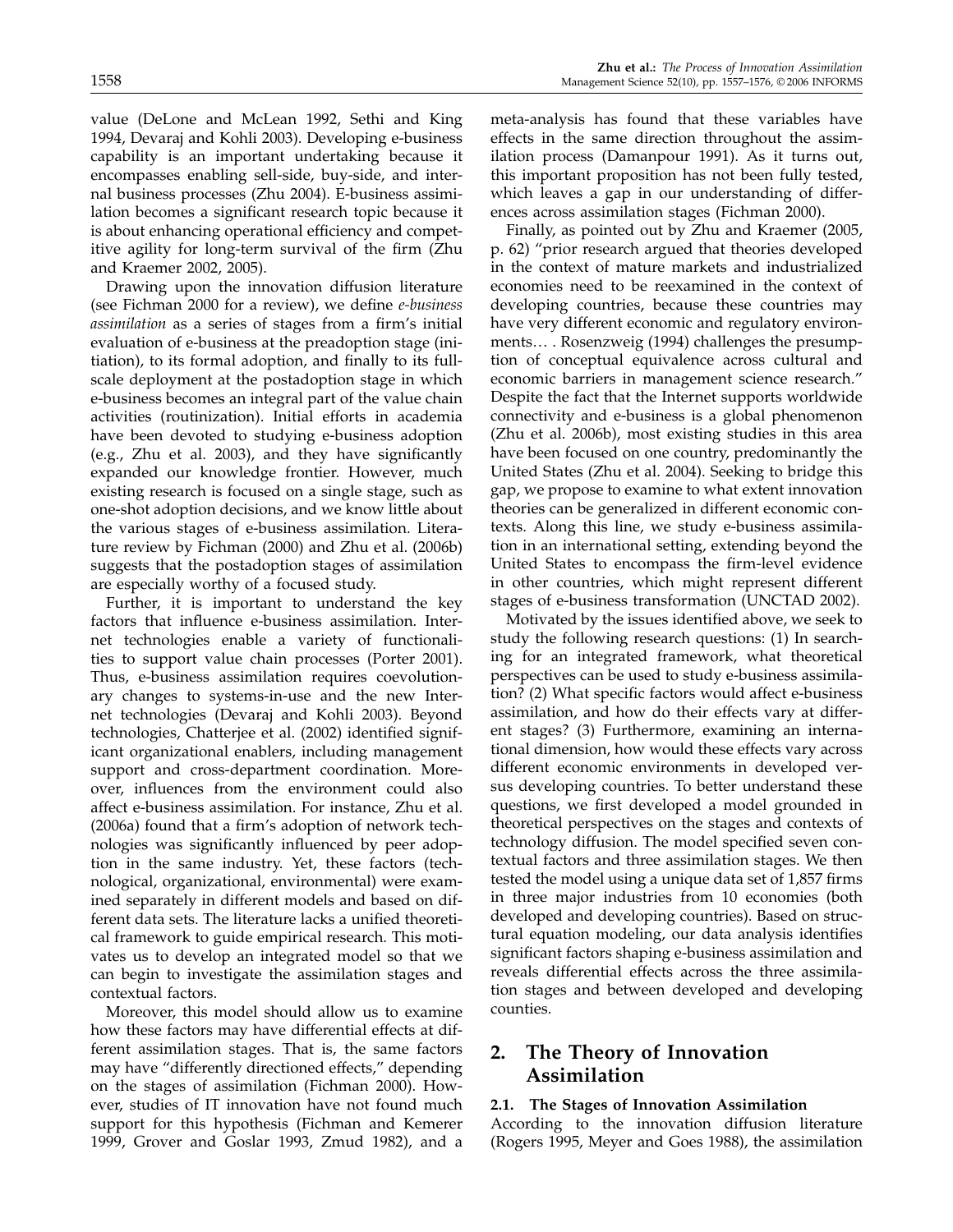of an innovation starts from a firm's initial awareness and evaluation of the innovation. This initial stage "amounts both to identifying and prioritizing needs and problems on one hand, and to searching the organization's environment to locate innovations of potential usefulness to meet the organization's problems" (Rogers 1995, p. 391). The degree to which an innovation fits the problem to be solved will influence the decision to adopt the innovation. The IT literature (Armstrong and Sambamurthy 1999, Sethi and King 1994) suggests that the potential of IT to enhance a firm's performance in value chain activities (Porter 1985) is a significant motivation for the firm to adopt IT. Applying this view to e-business, we define e-business initiation—the first stage of e-business assimilation—as evaluating the potential benefits of e-business to improve a firm's performance in value chain activities such as cost reduction, market expansion, and supply chain coordination.

Following initiation is the stage of adoption. Consistent with the technology adoption literature (Rogers 1995, Chau and Tam 1997), we define e-business adoption—the second stage of e-business assimilation—as making the decision to use the Internet for value chain activities (i.e., allocating resources and physically acquiring the technology). A number of studies examined antecedents of IT adoption decisions and found significant differences between adopters and nonadopters in terms of internal resources and external environments (Iacovou et al. 1995, Chau and Tam 1997, Zhu et al. 2003). Because the adoption decision legitimizes resource allocation required by the general deployment of the innovation (Cooper and Zmud 1990), this stage is deemed a necessary step toward the widespread usage of the technology.

Yet, adoption does not always result in widespread usage of the technology by a firm. Assimilation theories suggest that most information technologies exhibit an "assimilation gap," i.e., their widespread usage tends to lag behind their adoption (Fichman and Kemerer 1999). "A new technology may be introduced amid great enthusiasm and enjoy widespread initial acquisition, but nevertheless still fails to be thoroughly deployed among many acquiring firms" (Fichman and Kemerer 1999). After a new IT innovation is adopted, it needs to be accepted, adapted, routinized, and institutionalized into the firm. After its initial adoption, the firm and its members usually do not have sufficient knowledge to leverage the system, and often misalignments occur between the new technology and the user environment (Fichman and Kemerer 1999). In a study of material requirements planning (MRP) systems, Cooper and Zmud (1990) reported that, while 73% of the surveyed firms had adopted MRP, only 27%

of them had integrated MRP into their capacity planning, which indicated a significant assimilation gap. In another study of software practices, Fichman and Kemerer (1999) found that although 42% of surveyed firms had adopted computer-aided software engineering (CASE), only 7% of the firms had achieved "widespread deployment"—defined as the use of CASE in at least 25% of software development projects (Fichman and Kemerer 1999). This stream of research has an important implication for our present study: Adoption and routinization are two distinct stages. E-business routinization—the third stage of e-business assimilation—is defined as the stage in which e-business is widely used as an integral part in a firm's value chain activities. Moreover, in the information systems (IS) literature, routinization has been proposed as a significant dimension of IS success (DeLone and McLean 1992). Thus, routinization in its own right is an important construct worthy of research.

Based on the above theoretical considerations and literature review, we specify initiation, adoption, and routinization as three stages of e-business assimilation. This is consistent with the classic conceptual work of Thompson (1965) that analyzed innovation assimilation by considering a sequence from initiation to adoption and then to implementation, which had empirical support from subsequent literature (Zmud 1982, Grover and Goslar 1993). Thompson (1965) defined implementation as the extent to which development, feedback, and adjustment activities are performed to ensure the innovation becomes ingrained within business activities. This is consistent with our definition of routinization and offers further theoretical support for our three-stage model. Next, we look to identify factors influencing the three assimilation stages. Toward this end, we draw upon a theoretical framework about assimilation contexts, which is discussed next.

## 2.2. The Contexts of Innovation Assimilation

A theoretical model for e-business assimilation needs to consider factors that influence the propensity to adopt and use the innovation, which is rooted in the specific technological, organizational, and environmental contexts of an organization. Reviewing the literature suggests that the technology-orgaizationenvironment (TOE) framework (Tornatzky and Fleischer 1990) is appropriate to study contextual factors that influence e-business assimilation. The TOE framework identifies three aspects of a firm's context that influence its assimilation of a technological innovation: (a) Technological context describes both the existing technologies in use and new technologies relevant to the firm. (b) Organizational context refers to descriptive measures about the organization such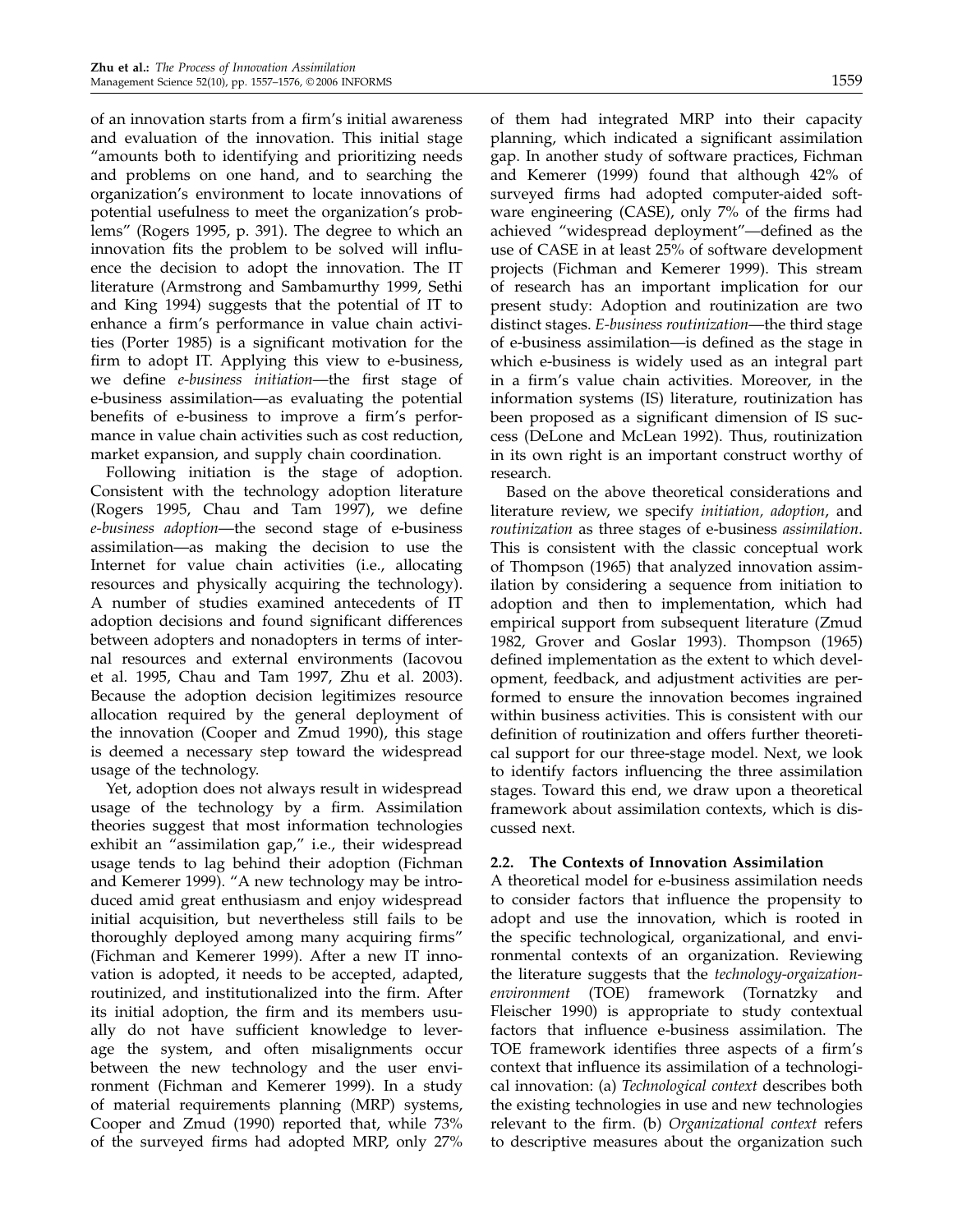as scope, size, and managerial structure. (c) Environmental context is the arena in which a firm conducts its business—its industry, competitors, and dealings with government (Tornatzky and Fleischer 1990, pp. 152–154). This framework is consistent with the innovation diffusion theory of Rogers (1995, pp. 376–383) in which he emphasized technological characteristics, and both the internal and external characteristics of the organization, as drivers for technology diffusion.

The TOE framework, as described above, has been used in our earlier studies. Zhu et al. (2003) drew upon the TOE framework to identify facilitators and inhibitors for e-business adoption decisions by European firms. Zhu and Kraemer (2005) examined the role of the TOE factors to influence e-business usage in the retail industry. Focused on the financial services sector, Zhu et al. (2004) studied how TOE factors may influence e-business impacts on firm performance. More broadly, the TOE framework has been examined by a number of empirical studies on technology adoption, especially on the adoption of electronic data interchange (EDI). Consistent with Tornatzky and Fleischer (1990), Iacovou et al. (1995) developed a model formulating technological, organizational, and environmental factors as the main drivers

for EDI adoption, and examined the model using seven case studies. Chau and Tam (1997) applied the TOE framework to study open systems adoption, using data from 89 organizations. Their analyses demonstrated the value of using the TOE framework to understand the adoption of a complex IS innovation. Furthermore, they suggested that, "one future line of research is to extend the proposed [TOE] framework to other innovation domains" (Chau and Tam 1997). Research on other information systems (see Zhu et al. 2003 for a literature review) also provided empirical support for this theoretical framework. After reviewing its theoretical roots and empirical evidence, we find that the TOE framework has consistent empirical support, although specific measures identified within the three contexts may vary across different studies. Integrating this framework with the three-stage conceptualization, we develop a conceptual model for e-business assimilation, which is discussed next.

# 3. Theoretical Development

# 3.1. The Conceptual Model

Grounded in assimilation stages and assimilation contexts discussed above, we develop a conceptual model as shown in Figure 1. Drawing upon our earlier dis-



#### Figure 1 The Conceptual Model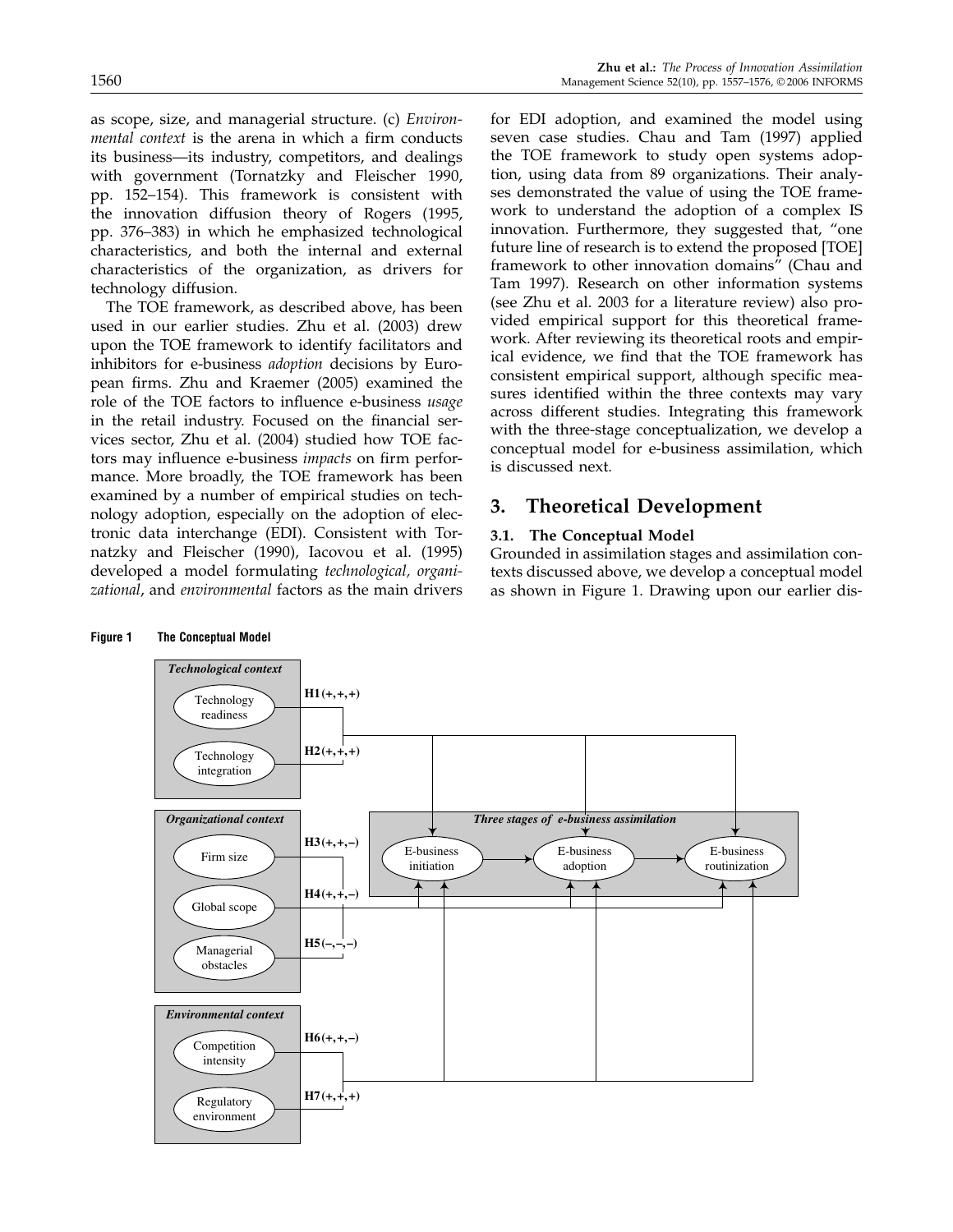cussion, we posit e-business initiation, adoption, and routinization as dependent variables (shown in the middle-right box in Figure 1). The model also incorporates the technological, organizational, and environmental contexts (represented by the three boxes on the left side of Figure 1) as explanatory variables. Some of these variables are drawn from our previous work, as described in Figure 1.

To propose specific factors within the three TOE contexts, we first consider those factors that have been found to be significant for innovation diffusion by existing literature. First, as reviewed in Zhu and Kraemer (2005) technology readiness (infrastructure, relevant systems, technical skills) is an important factor for successful IS adoption, which was conceptually proposed in Kwon and Zmud (1987) and also supported by a number of empirical studies (Iacovou et al. 1995; Armstrong and Sambamurthy 1999; Zhu et al. 2003, 2004). Thus, we incorporate technology readiness within the technological context. Second, as documented in the innovation literature (Damanpour 1996), firm size and firm scope are two major organizational features that influence innovation diffusion. The IS literature has also provided evidence for the significant relationships of firm size and firm scope to IT adoption and usage (Gurbaxani and Whang 1991, Zhu et al. 2003). Hence, we posit firm size and global scope (a proxy of firm scope in the global market to be elaborated later) within the organizational context. Third, the literature has consistently suggested the significant effect of competition on innovation diffusion (Rogers 1995, Kamien and Schwartz 1982). Because competition drives firms to adopt a new innovation (Kamien and Schwartz 1982), we include competition intensity in the environmental context.

Further, we consider what other factors should be incorporated in the model to reflect the unique features of e-business. First, the e-business literature suggests the critical role of an integrated technological platform in e-business implementation (Zhu and Kraemer 2005). Technology integration is an important dimension for studying the technological context of e-business because it is enabled by the openstandard nature of the Internet (Zhu and Kraemer 2002, 2005). Several online retailers failed to fulfill customer orders during the holiday seasons due to the lack of integration among backend technologies (Lee and Whang 2001). Many such real-world examples illustrate the critical importance of technology integration for e-business (Pastore 2001). Therefore, we incorporate technology integration within the technological context, which represents a higher level of technology usage than technology readiness. Second, e-business requires organizational adaptation (Straub and Watson 2001), such as business processes reengineering (Devaraj and Kohli 2003) and organizational

restructuring (Chatterjee et al. 2002), which in turn demands firms to possess relevant managerial skills. Accordingly, the lack of such skills—i.e., managerial obstacles—would be a significant barrier to e-business assimilation. Therefore, we include managerial obstacles within the organizational context. Third, because the environment presents both constraints and opportunities for technological innovation, e-business is influenced by environmental factors related to competition (Porter 2001) and regulation (Zhu et al. 2004). In particular, regulatory environment is a unique feature of e-business (Kraemer et al. 2006). The open-standard nature of the Internet brings unique issues regarding business law, security, credit card use, and online transactions with parties that have no prior relationship, which in turn poses unique demands on regulatory support (different from EDI). In addition, a government's willingness to embrace e-business brings direct (required for government procurement) and indirect (no taxation of Internet sales) stimulus for its use (Kraemer et al. 2006). Thus, a regulatory environment is another critical factor that should be examined within the environmental context.

In summary, after reviewing the innovation diffusion literature and considering the unique features of e-business, we propose a conceptual model (as shown in Figure 1) in which the three-stage assimilation is a function of technological, organizational, and environmental contexts, which are further captured by technology readiness, technology integration, firm size, global scope, managerial obstacles, competition intensity, and regulatory environment. These seven factors are shown in the three boxes on the left-hand side of Figure  $1<sup>1</sup>$  As we develop formal hypotheses below, we provide further justification why we include them in the model.

## 3.2. Hypotheses

Technological Context. Two factors are specified within the technological context—technology readiness and technology integration. Technology readiness "consists of technology infrastructure and IT human resources, and technology infrastructure refers

<sup>&</sup>lt;sup>1</sup> This work falls into our cumulative body of research on TOE factors and e-business diffusion (see Zhu et al. 2006b for a literature review). Some of the TOE factors proposed in the conceptual model (Figure 1) have been examined by previous work with different foci. For instance, Zhu and Kraemer (2005) and Zhu et al. (2004) studied the role of firm size, global scope, competition intensity, and regulatory environment at single stages—use and value creation respectively. In this work, these factors are adopted while new factors are proposed such as managerial obstacles, and new insights are expected such as the relative importance between technology readiness and technology integration. More importantly, the current paper focuses on the process of assimilation, which is a unique feature compared to the previous research.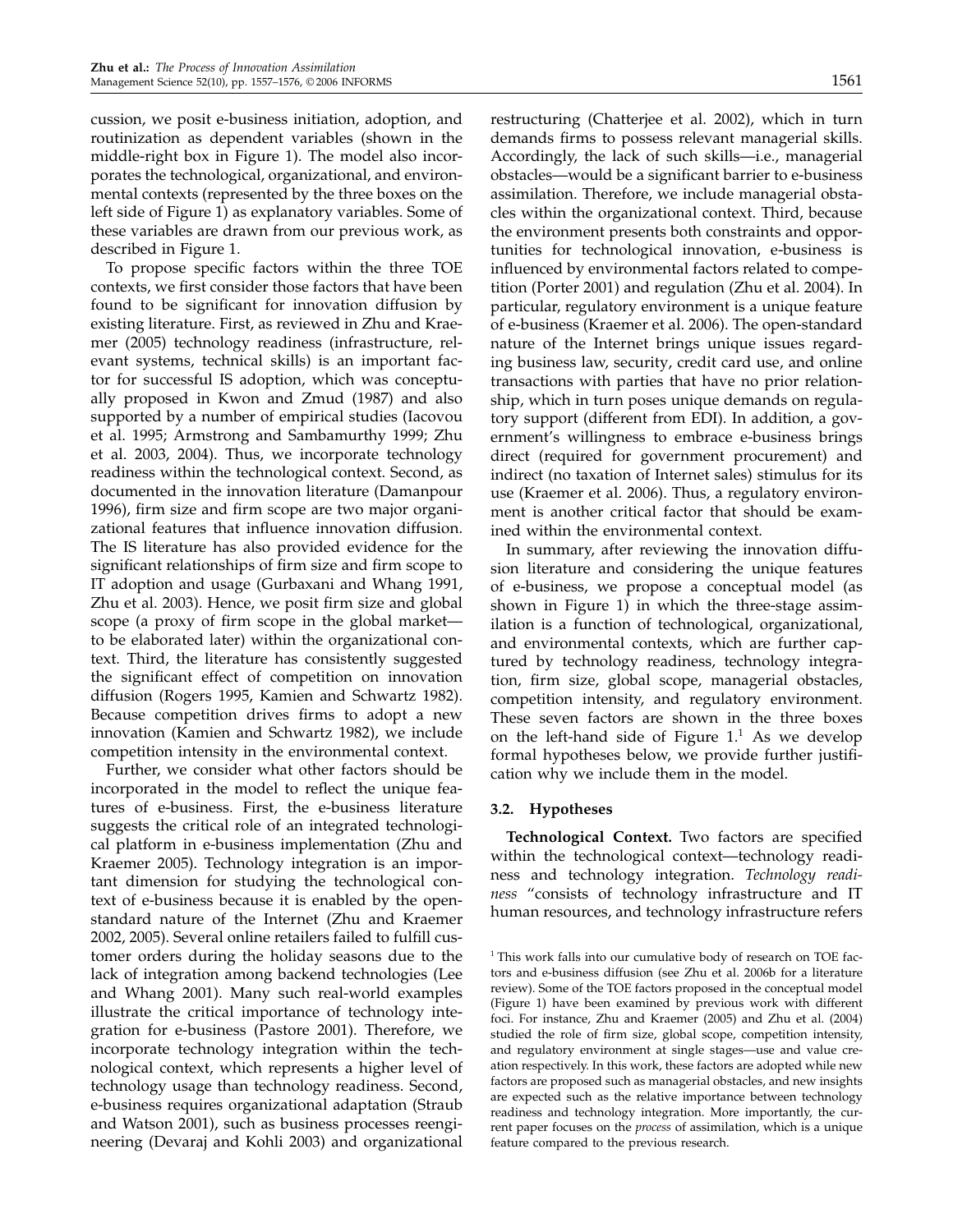to technologies that enable Internet-related businesses… and IT human resources refer to IT professionals possessing the knowledge and skills to implement Internet-related applications" (Zhu and Kraemer 2005, p. 68). By this definition, technology readiness "is reflected not only by physical assets, but also by human resources that are complementary to physical assets (Mata et al. 1995)… . Technology infrastructure establishes a platform on which e-business can be built; IT human resources provide the knowledge and skills to develop e-business applications" (Zhu and Kraemer 2005, p. 69). Therefore, firms with greater technology readiness are in a better position to initiate, adopt, and routinize e-business. Yet, the effect of technology readiness may vary in strength across assimilation stages, in the sense that technology readiness is a fairly positive factor for initiation, but it becomes much more important for the actual adoption and usage of e-business. E-business is unlikely to become an integral part of the value chain if firms lack necessary infrastructure and technical skills (Zhu et al. 2003). Therefore, we expect a stronger effect of technology readiness on the latter stages than on the initiation stage. These considerations lead to the following hypothesis:

Hypothesis 1. Technology readiness is positively related to e-business initiation, adoption, and routinization, but its effect is greater on adoption and routinization than on initiation.

Technology integration is defined as the degree of inter-connectivity among back-office information systems and databases inside the firm and those externally integrated with suppliers' enterprise systems and databases (Zhu and Kraemer 2005). The aim of technology integration is to reduce incompatibility between legacy systems and to enhance responsiveness of information systems (Goodhue et al. 1992). Technology integration represents firms' ability to effectively convert common technologies into capabilities (Mata et al. 1995). Evidence from the literature suggests that integrated technologies help improve firm performance by reduced cycle time, improved customer service, and lowered procurement costs (Barua et al. 2004). Technology integration is critical for e-business because e-business requires streamlined data flows along the value chain, and e-business systems should automatically communicate order changes in downstream processes or systems (e.g., manufacturing and inventory systems of the firm and its suppliers; Zhu and Kraemer 2002). Lee et al. (2004, p. 131) showed that "a no-name manufacturer had used IT strategically to gain competitive advantage by developing a sophisticated information system to manage the supply chain of its major

retailer customers while at the same time providing backward integration into its own production and material sourcing networks." The key was process integration and synchronization through IT (Lee et al. 2004). Moreover, many e-business initiatives such as the one-click buy and the single-customer view (i.e., integrated services via one customer interface) call for a tight connection among IS modules and applications (Zhu and Kraemer 2005). Thus, firms with higher degrees of technology integration tend to enjoy advantages in initiating and adopting e-business innovations and are more likely to achieve routinization. Thus, technology integration is important for all three stages.

Hypothesis 2. Technology integration is positively related to e-business initiation, adoption, and routinization.

Organizational Context. The organizational context includes three factors—firm size, global scope, and managerial obstacles. Firm size is an important organizational attribute for innovation diffusion (Rogers 1995). In a meta-analytic review of firm size and innovation, Damanpour (1996) argued that the association between firm size and assimilation stages may differ because of differences in the nature of activities pertaining to each stage. In line with this conceptual analysis of general innovations, we propose differential effects of firm size on different stages of e-business assimilation.

On one hand, large-size firms are expected to facilitate innovation initiation and adoption because they tend to enjoy resource advantages (Rogers 1995, Damanpour 1996). "[Firm] size is probably a surrogate measure of several dimensions that lead to innovation: total resources, slack resources, technical expertise of employees" (Rogers 1995, p. 379). Because conducting e-business requires commitment of financial, technical, and managerial resources, larger firms are more likely to initiate and adopt e-business, given their resource advantages. Prior empirical studies seemed to support this relationship. Based on data of 3,103 firms, Zhu et al. (2003) found that larger firms were more likely to make dedicated investments in e-business.

On the other hand, large firms may embed structural inertia, a negative factor for innovation routinization (Nord and Tucker 1987). E-business routinization requires adopting firms to adapt existing IS (Barua et al. 2004), redesign business processes (Zhu et al. 2004), and adjust organizational structure (Chatterjee et al. 2002). In general, large firms may have more fragmented legacy information systems, which tend to increase the complexity and costs of systems adaptation (Goodhue et al. 1992). Moreover, changes in structures and processes in large firms may be "further complicated by complex business processes,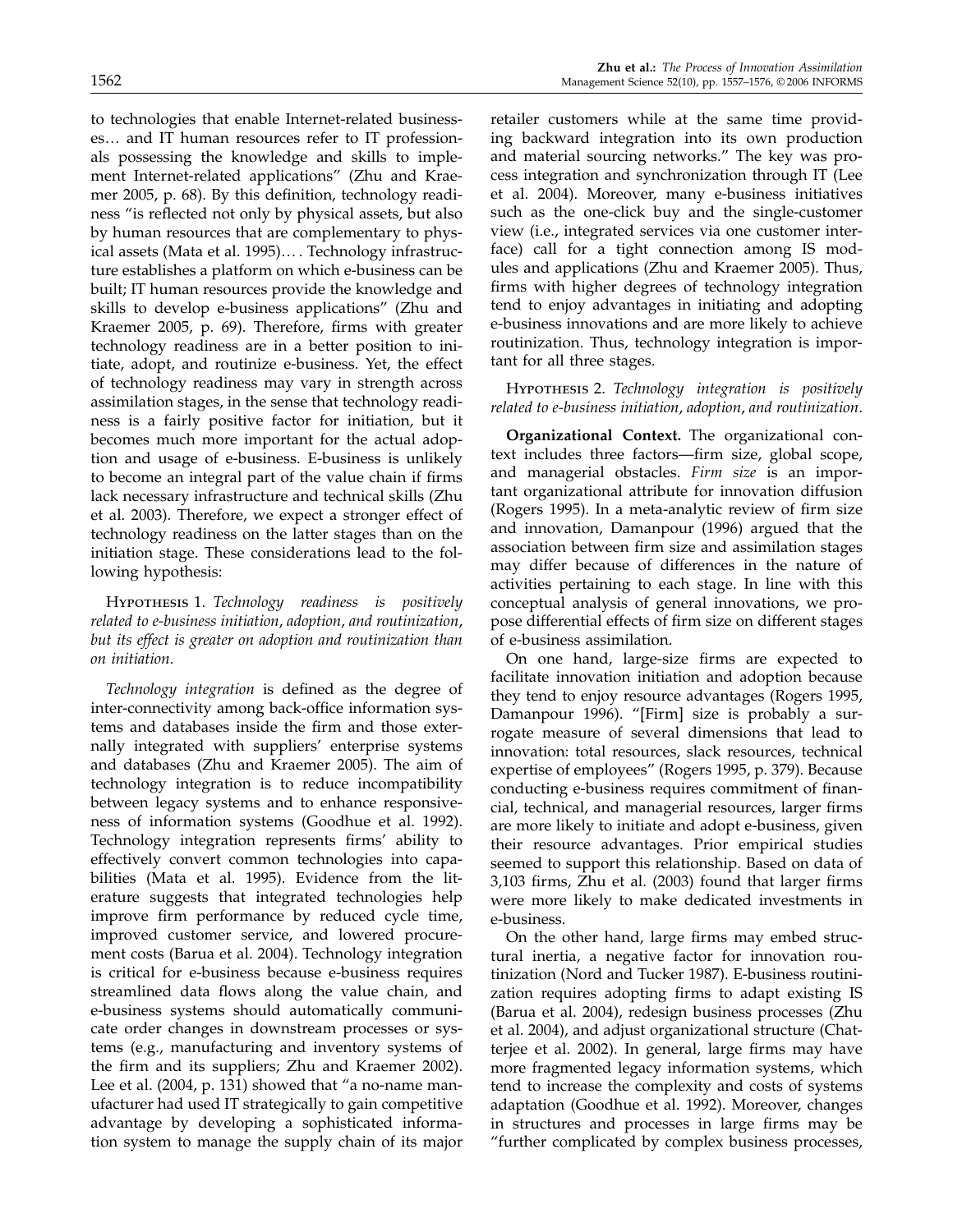entrenched organizational structure, and hierarchical decision making" (Zhu et al. 2004, p. 42). These factors would translate into structural inertia that may retard routinization. This discussion leads to the following hypothesis:

## Hypothesis 3. Firm size is positively related to e-business initiation and adoption, but negatively related to routinization.

Global scope is posited as another organizational factor because the Internet is an open platform with global connectivity. Following Zhu et al. (2004, p. 28) scope is defined as "the geographical extent of a firm's operations in the global market" (hence, global scope). As discussed in Zhu and Kraemer (2005, p. 69), "this definition is narrower than the literature, yet it is consistent with the international perspective of our research design and our geographical, multicountry emphasis on globalization of e-business, as opposed to the product orientation typically used in the literature (Teece 1980)." The effect of global scope can be explained from a transaction-cost perspective (Williamson 1983), which has been proposed by Zhu et al. (2004). Companies may face a steep rise in transaction costs when they expand into heterogeneous markets (Gurbaxani and Whang 1991). For instance, firms operating in different geographic regions need to locate the target market and form channels in every region (Teece 1980), resulting in higher search costs (search of consumers, trading partners, distributors). Firms conducting business in multiple market segments have to control demand uncertainty in all segments simultaneously, which causes higher inventory holding costs (Zhu et al. 2004). As shown in the literature, e-business may reduce transaction costs (Garicano and Kaplan 2001), lower search costs for customers and suppliers (Malone et al. 1987), and reduce market friction through increased information transparency facilitated by open-standard communication (Zhu 2004). Thus, firms with greater global scope have greater incentives to initiate and adopt e-business. Yet, greater scope could slow down the routinization stage, given the associated process reengineering and organizational restructuring required by the routinization of e-business. This leads to the following hypothesis:

## Hypothesis 4. Global scope is positively related to e-business initiation and adoption, but negatively related to routinization.

E-business requires firms to transform traditional systems heavily dependent on physical processes to those that rely on digital assets and information flow (Zhu and Kraemer 2005). Associated with this digital transformation, e-business assimilation brings about

unique challenges with regard to organizational adaptations (Chatterjee et al. 2002). Not all firms can effectively manage organizational adaptations, partly due to lack of managerial skills and know-how for change management (Roberts et al. 2003). To address this barrier to e-business assimilation, we propose to test the effect of managerial obstacles, which refer to the lack of managerial skills for managing organizational adaptations to accommodate e-business. The rationale underlying this construct draws upon the insight from Mata et al. (1995) that the ability to blend managerial and IT skills lies at the heart of firms' ability to assimilate information technology.

According to the literature, organizational adaptations in e-business assimilation include making organizational changes on structures and coordination mechanisms (Chatterjee et al. 2002, Orlikowski and Hofman 1997), mutually adapting e-business and existing strategy and processes to achieve alignment and integration (Straub and Watson 2001), and acquiring new expertise necessary to use the innovation (Fichman and Kemerer 1999). The IT practice literature is replete with stories of IT failures that occur more from these management issues, such as lack of synergy between business and IT skills, knowledge of how to integrate the technology with the business strategy, skilled technical people, and experienced, trained users. This discussion leads us to posit that, when firms confront obstacles in making organizational changes, redesigning processes, and acquiring new expertise, it is difficult to achieve a smooth digital transformation and deep assimilation of e-business. Yet this has not been empirically tested. Hence, we hypothesize and propose to test whether managerial obstacles as defined above are a significant barrier to e-business assimilation:

Hypothesis 5. Managerial obstacles are negatively related to e-business initiation, adoption, and routinization.

Environmental Context. Two factors in the environmental context are expected to affect e-business assimilation: competition intensity and regulatory environment. Competition intensity is defined as "the degree that the company is affected by competitors in the market" (Zhu et al. 2004, p. 24). Its effect on e-business assimilation may vary as assimilation progresses to a deeper stage. Competition may first drive firms to initiate and adopt innovations to maintain a competitive edge. In a conceptual study of the strategic rationale underlying IT innovations, Porter and Millar (1985) contended that, by adopting information systems, firms might alter the rules of competition, affect the industry structure, and leverage new ways to outperform rivals. Based on Internet technologies, e-business applications can help firms improve market responsiveness and information transparency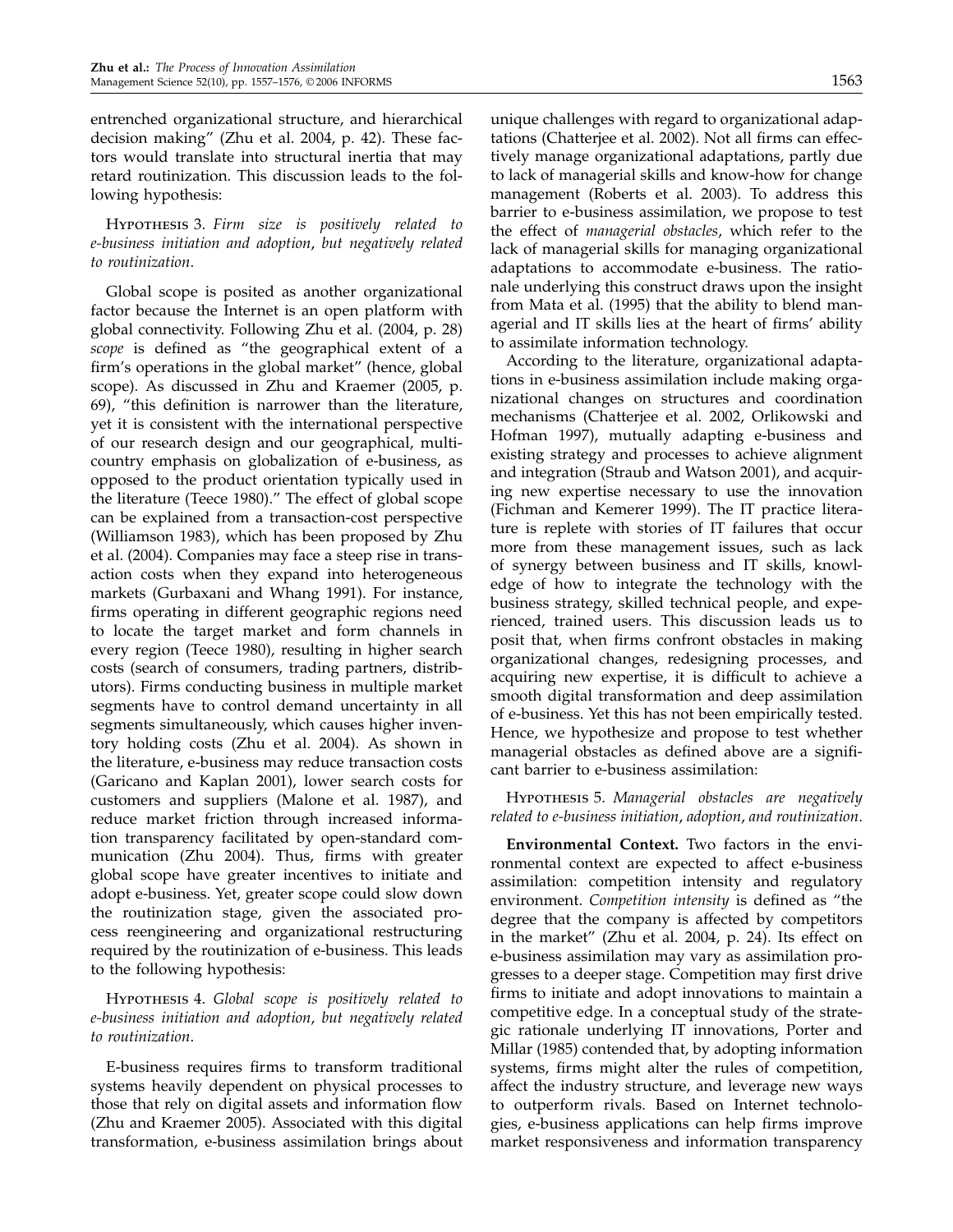(Zhu 2004), increase operational efficiencies (Zhu and Kraemer 2002), and achieve customer lock-in (Shapiro and Varian 1999). These initiatives are critical for firms to maintain their competitive edge (Zhu and Kraemer 2005). Thus, competition is likely to drive firms to initiate and adopt e-business. However, competition might have a different effect on routinization. To explain why most information technologies exhibit an "assimilation gap," Fichman and Kemerer (1999) argued that, to routinize complex technologies, firms need deep technical and managerial skills beyond simple awareness of the innovation. The necessary skills can be acquired mainly through a learning-byusing process (Fichman and Kemerer 1999). However, firms in a more competitive environment would be driven by competitive pressure to leap rapidly from one technology to the next (Abrahamson 1991). As a result, firms are less likely to undergo a gradual, careful, and sustained learning-by-doing process to develop skills for routinizing existing technologies (Mata et al. 1995). E-business is particularly prone to this pattern (Pastore 2001), which may retard its routinization.

## Hypothesis 6. Competition intensity is positively related to e-business initiation and adoption, but negatively related to routinization.

Within the environmental context, the regulatory environment has been recognized as a critical factor influencing innovation diffusion (Zhu et al. 2003, 2004). "This concept is similar to government policy theorized to affect IT diffusion in Umanath and Campbell (1994) and empirically tested in Dasgupta et al. (1999). The latter found that companies operating in an environment in which government policies are restrictive have low IT adoption" (Zhu and Kraemer 2005, p. 70). This is also consistent with Williamson (1983, p. 126), who summarized two ways in which government regulation could affect innovation diffusion: "One is to take specific action to increase or decrease payoffs—by taking tax and other measures ... The second way of influencing innovations is by altering the climate in which they are received." The latter is consistent with the empirical findings and is particularly applicable to e-business. Companies frequently cite inadequate legal protection for online business activities, unclear business laws, and security and privacy concerns as common concerns to doing e-business (Kraemer et al. 2006). Accordingly, governments can encourage e-business assimilation by supportive regulations and policies in three areas: developing supportive e-business legislation on key issues such as digital signatures, electronic transactions, and intellectual property; regulating the Internet to make it a trustworthy business platform by establishing privacy and consumer protection laws and dealing with fraud and credit card misuse; and providing incentives for using e-business in government procurements and contracts such as offering technical support, training, and funding for e-business use (Kraemer et al. 2006).

Hypothesis 7. A supportive regulatory environment is positively related to e-business initiation, adoption, and routinization.

Cross-Country Effects. Extending the environmental context of the TOE framework, we want to understand whether the relationships hypothesized above may differ across countries as motivated by the international perspective of our study.<sup>2</sup> Diffusion research on general information technologies has found that IT diffusion occurs unevenly across countries with different environments (Kraemer et al. 2006, Caselli and Coleman 2001). Regarding e-business diffusion, the Asia-Pacific region, Latin America, and Eastern Europe have been experiencing rapid e-business adoption, but a very low volume of transactions (only 4.6% of worldwide e-business volume in 2002), while North America and Western Europe account for 95.4% of worldwide e-business transactions (UNCTAD 2002). Particularly, e-business has evolved into deeper stages of information sharing, supply chain coordination, and business-process optimization in developed countries (Zhu and Kraemer 2005).

In addition to the different levels of e-business diffusion, developed and developing countries differ in terms of factors shaping that diffusion (Zhu and Kraemer 2005). The existing IT literature has highlighted significant barriers to e-business assimilation in developing countries. For instance, within the technological context, firms in developing countries have less-developed IT infrastructure (Dasgupta et al. 1999). Thus, building technology infrastructure would be a more important task for these firms, leading to a more significant effect of technology readiness on e-business assimilation. Within the organizational context, managerial obstacles may be more significant for firms in developing countries because they have less experience of using e-business (Kraemer et al. 2006). Thus, they likely lack managerial skills that are learning-by-using in nature (Mata et al. 1995). Within the environmental context, e-business legislation (e.g., digital signatures, privacy, consumer protection) is less comprehensive in developing countries (Kraemer et al. 2006). Hence, establishing a supportive regulatory framework is deemed to be more critical in these countries. Based on these considerations, we expect a significant moderation effect of

<sup>2</sup> With regard to the cross-country effects, Zhu et al. (2004) conducted a post hoc analysis without developing a hypothesis, while Zhu and Kraemer (2005) first theorized cross-country differences as a formal hypothesis.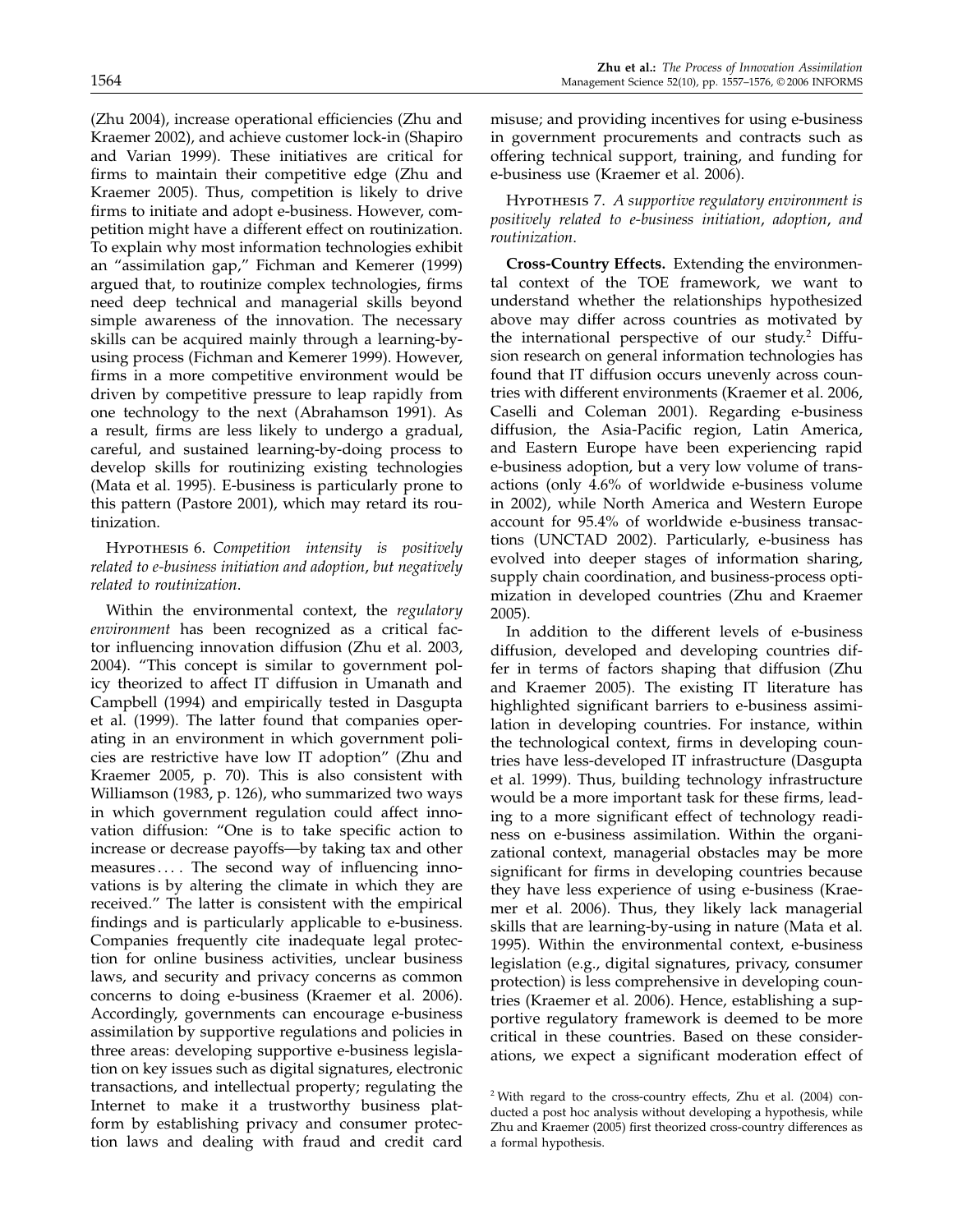| Category                    | Percentage | Category                                | Percentage |
|-----------------------------|------------|-----------------------------------------|------------|
| Country                     |            | Industry                                |            |
| <b>Brazil</b>               | 8.5        | Manufacturing                           | 35.6       |
| China                       | 9.7        | Retail/wholesale distribution           | 31.4       |
| Denmark                     | 9.0        | <b>Financial services</b>               | 33.0       |
| France                      | 9.6        | Number of employees in the firm         |            |
| Germany                     | 9.6        | < 100                                   | 15.4       |
| Japan                       | 11.1       | $100 - 300$                             | 17.0       |
| Mexico                      | 9.2        | 300-500                                 | 13.3       |
| Singapore                   | 9.6        | 500-1,000                               | 15.3       |
| Taiwan Province (China)     | 8.9        | 1,000-5,000                             | 22.3       |
| <b>United States</b>        | 14.8       | >5,000                                  | 16.7       |
| Annual revenue (\$ million) |            | Respondent title                        |            |
| ${<}1$                      | 5.4        | <b>IS Managers</b>                      |            |
| $1 - 10$                    | 21.8       | CIO, CTO, VP of IS or E-Business        | 16.9       |
| $10 - 50$                   | 25.7       | IS Manager, Director, Planner           | 34.9       |
| $50 - 100$                  | 10.7       | Other Managers in IS Department         | 21.6       |
| 100-500                     | 19.5       | <b>Non-IS Managers</b>                  |            |
| $500 - 1,000$               | 6.4        | <b>CEO. President, Director</b>         | 3.3        |
| >1,000                      | 10.5       | <b>Business Operations Manager, COO</b> | 4.6        |
|                             |            | Administration/Finance Manager, CFO     | 8.2        |
|                             |            | Others (Marketing VP, Other Managers)   | 10.4       |

Table 1 Sample Characteristics  $(N = 1,857)$ 

the economic environments, and put forth our final hypothesis:

Hypothesis 8. The relationships between e-business assimilation and TOE factors (e.g., technology readiness, managerial obstacles, and regulatory environment) are more significant in developing countries than in developed countries.

# 4. The Empirical Study

#### 4.1. Data

To test the conceptual model and the associated hypotheses proposed above, a large-scale survey of firms in three major industries (manufacturing, retail/wholesale, financial services) was conducted across 10 countries. $3$  Each of the questionnaire items was reviewed by an expert panel for its content, scope, and purpose (content validity). After the questionnaire was finalized, the survey was executed via computer-aided telephone interviews by the Center for Research on Information Technology and Organizations (CRITO) in partnership with International Data Corporation (IDC) and Market Probe, two professional research firms that specialize in large-scale surveys within IT user communities in many countries.

To get a broad representation of both developed and developing countries, the survey was conducted in 10 economies (Brazil, China, Denmark, France, Germany, Japan, Mexico, Singapore, Taiwan, United States) during February–April 2002. The sampling was a stratified sample by country, industry, and firm size, with sites selected randomly within each category to minimize bias. The sample frame was obtained from a list source representative of the entire local market. At the beginning of the survey, a screening question was asked to ensure the respondent was the most-informed person in the firm to answer the questionnaire. The final data set contains 1,857 respondents. We checked for consistency of the data and any potential biases on key variables. We found that distribution of firm size reflected a balance of large and small businesses, and there was no apparent bias across the countries. Then, we examined the so-called "common method bias" (Podsakoff et al. 2003), and the result suggested no significant common method bias in our data set. We also examined nonresponse bias, and no statistically significant differences were found. Table 1 shows the sample characteristics.

Because respondents in our survey include both IS and non-IS managers, one may suspect that IS and non-IS managers tend to have different perceptions about IS usage and benefits (Zhu and Kraemer 2005). For this reason, it is worthwhile to conduct a formal test to examine whether responses provided by IS managers differ significantly from those provided by non-IS managers. To do so, we split the sample into two groups: IS managers (CIO, CTO, VP of IS, and IS manager/director) and non-IS managers (CEO, president, COO, CFO, and other business managers). We used the Kolmogorov-Smirnov (K-S) test to compare

<sup>&</sup>lt;sup>3</sup> Portions of the database had been used in our previous research: Zhu et al. (2004) used data of the financial services industry and Zhu and Kraemer (2005) used data of the retail/wholesale industry. As more data became available, the present research used data from all three industries to study e-business assimilation. The database and the overall project are described in detail in Kraemer et al. (2006).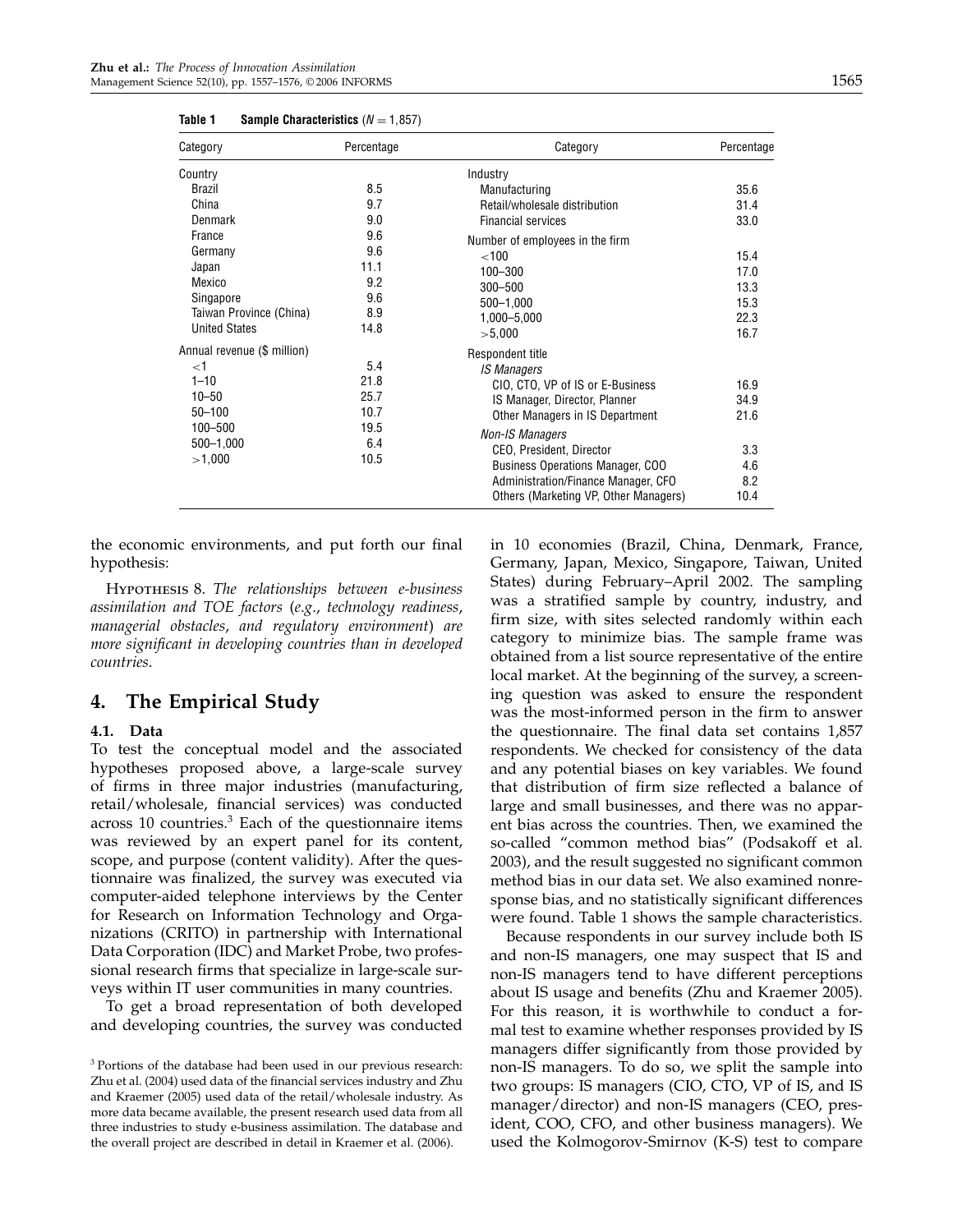|                             | Full sample<br>$(N = 1.857)$ |      | IS managers<br>$(N = 1,364)$ |      | Non-IS managers<br>$(N = 493)$ |      | Kolmogorov-Smirnov<br>test |                 |
|-----------------------------|------------------------------|------|------------------------------|------|--------------------------------|------|----------------------------|-----------------|
|                             | Mean                         | S.D. | Mean                         | S.D. | Mean                           | S.D. | $Z$ -score                 | <i>p</i> -value |
| E-business initiation       | 1.89                         | 0.64 | 1.90                         | 0.64 | 1.89                           | 0.64 | 0.45                       | 0.99            |
| E-business adoption         | 3.25                         | 1.94 | 3.20                         | 1.91 | 3.37                           | 2.01 | 0.89                       | 0.41            |
| E-business routinization    | 3.46                         | 5.12 | 3.60                         | 5.13 | 3.01                           | 5.10 | 0.61                       | 0.85            |
| Technology readiness        | 2.41                         | 0.63 | 2.43                         | 0.62 | 2.37                           | 0.69 | 1.15                       | 0.14            |
| Technology integration      | 1.74                         | 0.84 | 1.75                         | 0.85 | 1.68                           | 0.83 | 0.64                       | 0.80            |
| Firm size                   | 6.74                         | 2.04 | 6.86                         | 2.00 | 6.42                           | 2.13 | 2.81                       | 0.00            |
| Global scope                | 7.00                         | 8.55 | 7.51                         | 8.66 | 5.79                           | 8.17 | 2.49                       | 0.00            |
| <b>Managerial obstacles</b> | 1.83                         | 0.66 | 1.82                         | 0.65 | 1.84                           | 0.69 | 0.61                       | 0.86            |
| Competition intensity       | 2.72                         | 1.14 | 2.69                         | 1.15 | 2.80                           | 1.09 | 1.16                       | 0.13            |
| Regulatory environment      | 1.46                         | 0.82 | 1.48                         | 0.83 | 1.38                           | 0.77 | 1.09                       | 0.19            |

#### Table 2 Descriptive Statistics

the sample distributions of the two groups (Ryans 1974). A nonsignificant K-S test suggests that the sample distributions of the two independent groups do not differ statistically (Ryans 1974). As shown in Table 2, the K-S test for each factor is nonsignificant, with only two exceptions—firm size and global scope. Because these two items represented objective characteristics of a firm and answers to them were less likely to be influenced by subjective opinions, we concluded that positions of the respondents did not cause significant biases.

#### 4.2. Measures

Measurement items were developed based on a comprehensive review of the literature as well as expert opinion. To facilitate cumulative research, operationalizations tested by previous research were used as much as possible, such as those for technology readiness, firm size, adoption, and competition intensity (Zhu et al. 2004, Zhu and Kraemer 2005). Other constructs were designed specifically for this study, including technology integration, global scope, and managerial obstacles. Below, we describe how each construct was operationalized, with more detailed definitions listed in the appendix available on the Management Science website (http://mansci.pubs.informs.org/ecompanion.html).

Dependent Variables. (1) A potential adopter's major task at the initiation stage is to gather relevant information about an innovation and evaluate its potential benefits (Thompson 1965, Rogers 1995). Thus, E-Business Initiation was measured by how the potential benefits of e-business were rated before the firm began using e-business. Four items were used: cost reduction, market expansion, entering new businesses, and supply chain coordination. (2) E-Business Adoption was measured by an aggregated index: whether the firm had used the Internet for each of the seven value chain activities. Other studies used a similar approach to measure

the adoption of open systems (Chau and Tam 1997) and software practice technologies (Fichman 2001). The seven items, ranging from marketing, sales, and after-sales services to procurement and supply chain coordination, were designed based on the value chain model (Porter 1985). Then, we aggregated the seven adoption items to form our dependent variable, e-business adoption. This approach has been suggested by the literature to enhance the comprehensiveness of adoption measurement (Grover and Goslar 1993, Fichman 2001). (3) E-Business Routinization was measured by the extent of organizational usage of e-business to support value chain activities (Chatterjee et al. 2002). This was operationalized by the percentages of total sales to consumers/businesses, total services to consumers/businesses, and total procurement that were conducted on the Internet. Together, these items reflect the extent to which e-business has been incorporated into value chain activities.

Independent Variables. (1) Technology Readiness was measured by three items: (a) total number of personal computers; (b) related technologies used in the firm, e.g., EDI, EFT, intranet, and extranet; and (c) total number of IT professionals (Zhu et al. 2004). The first two items represent the penetration of traditional information technologies, which formed the technological infrastructure for newer e-business applications (Kwon and Zmud 1987). The third item represents IT human resources (Mata et al. 1995). This operationalization of technology readiness is consistent with the economic approach to decomposing IT resources into technologies in use and the number of IT professionals (Lichtenberg 1995). Using the number of IT professionals (as a percentage of the total number of employees) is based on the method used by Bresnahan et al. (2002). (2) Technology Integration was measured by the extent to which Internet systems are connected with back-office information systems and databases, and the extent to which company databases are linked to business partners' systems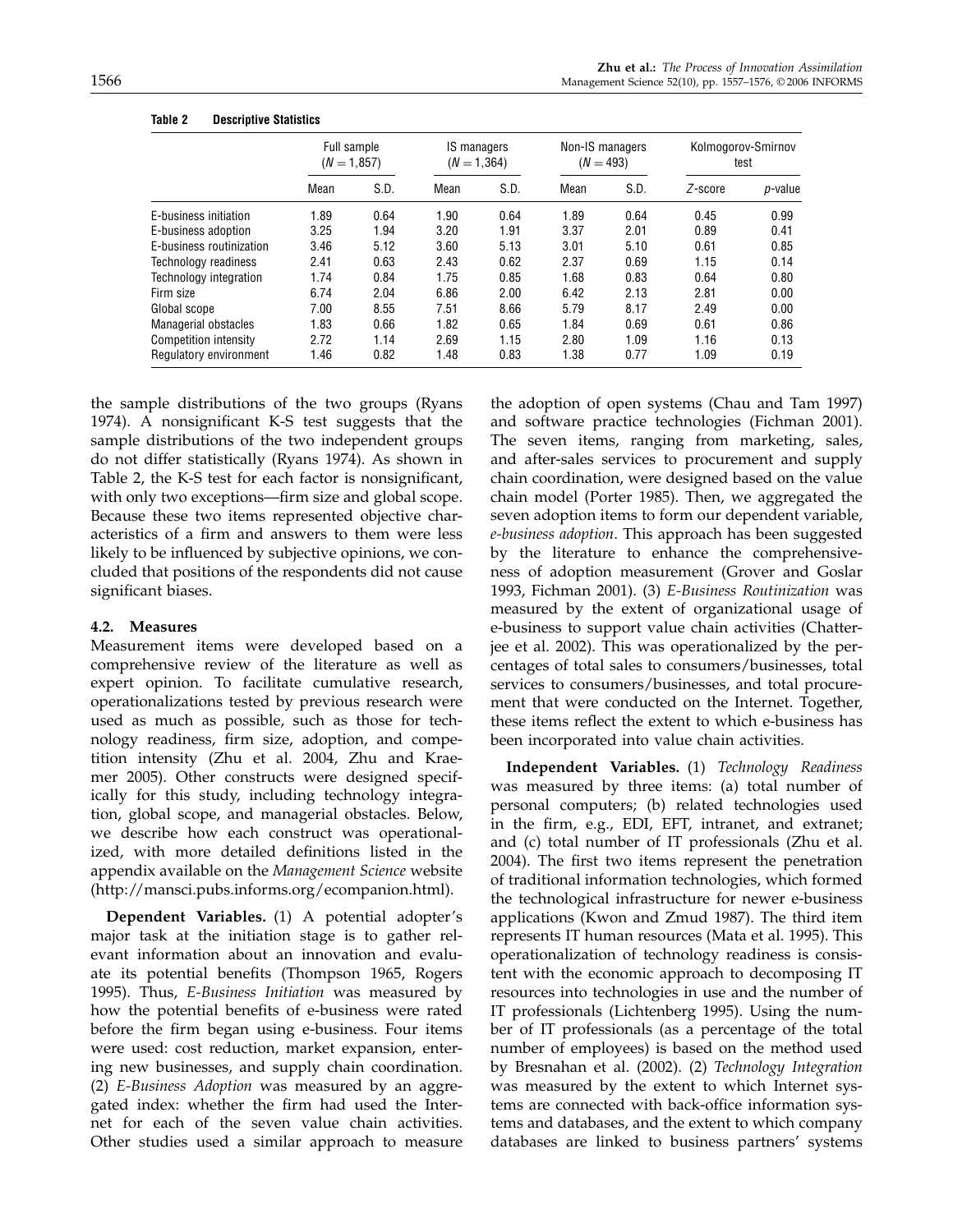and databases. The measure was designed specifically for this study, but consistent with prior research on backend integration (Zhu and Kraemer 2002, 2005).

(3) Firm Size was measured by the number of employees in the organization, log-transformed to reduce data variation (Meyer and Goes 1988). (4) Global Scope was measured along two dimensions geographic scope and trading globalization. Geographic scope was reflected by three items indicating geographic expansion of operations; trading globalization was reflected by the percentages of total sales and purchases from international markets (Zhu et al. 2004). (5) Managerial Obstacles were operationalized by three items—the difficulty of making organizational changes, integrating e-business into the overall strategy and business process, and acquiring expertise for e-business. These items (process change, IT strategic alignment, technology skills) are conceptually consistent with our earlier discussion of major obstacles in organizational adaptations; they are also empirically supported by previous studies (Chatterjee et al. 2002, Barua et al. 2004).

(6) Competition Intensity was measured by three items reflecting the degree of rivalry to which the firm was affected by competitors in local, national, and international markets (Porter 1985, Zhu et al. 2004). (7) Finally, based on a comprehensive study that analyzed the national environments and policies for e-business diffusion (Zhu et al. 2006b), we designed four items to measure Regulatory Environ*ment*: the extent that business laws support e-business transactions among firms; the legal protection of consumers' purchases on the Internet; the degree to which the use of e-business at firms was driven by incentives provided by the government and was required by government procurement. These items correspond

| Table 3 |  | <b>Results of the Measurement Model</b> |  |
|---------|--|-----------------------------------------|--|
|         |  |                                         |  |

to the three key areas in which government regulations and policies can encourage e-business assimilation, as discussed earlier (Kraemer et al. 2006).

# 5. Data Analysis and Results

We conducted a two-step data analysis to first assess the measurement model and then test the hypotheses by fitting the structural model. In this study, covariance-based structural equation modeling (SEM), as implemented in AMOS 4.0, was chosen primarily because of its emphasis on the overall variance-covariance matrix and the overall model fit (Fornell and Bookstein 1982). Because our research is aimed at testing the three-stage model and the TOE framework as a whole, covariance-based SEM is appropriate. We examined all of our model constructs and believed that they are reflective in nature. Also, our large sample size satisfies the requirement of the covariance-based algorithm.

#### 5.1. Results of the Measurement Model

We performed successive runs of confirmatory factor analysis and refinement. We also assessed construct reliability, convergent validity, discriminant validity, and validity of the second-order construct, as reported in Table 3.

Construct reliability measures the degree to which items are free from random error, and therefore yield consistent results. In our measurement model (Table 3), most constructs have a composite reliability in excess of 0.70, implying acceptable levels of reliability (Fornell and Larcker 1981). Convergent validity assesses the consistency across multiple constructs.

|            |                           | Range of      |                          | <b>Correlation matrix</b> |           |           |           |           |           |           |           |           |      |
|------------|---------------------------|---------------|--------------------------|---------------------------|-----------|-----------|-----------|-----------|-----------|-----------|-----------|-----------|------|
| Constructs | loadings <sup>†</sup>     | standardized  | Composite<br>reliability | (1)                       | (2)       | (3)       | (4)       | (5)       | (6)       | (7)       | (8)       | (9)       | (10) |
| (1)        | Initiation                | $0.52 - 0.82$ | 0.77                     | 0.69                      |           |           |           |           |           |           |           |           |      |
| (2)        | Adoption                  | na            | na                       | $0.32***$                 | na        |           |           |           |           |           |           |           |      |
| (3)        | Routinization             | $0.41 - 0.76$ | 0.71                     | $0.35***$                 | $0.38***$ | 0.56      |           |           |           |           |           |           |      |
| (4)        | Technology<br>readiness   | $0.52 - 0.69$ | 0.65                     | $0.22***$                 | $0.32***$ | $0.40***$ | 0.62      |           |           |           |           |           |      |
| (5)        | Technology<br>integration | $0.53 - 0.92$ | 0.73                     | $0.35***$                 | $0.34***$ | $0.42***$ | $0.48***$ | 0.77      |           |           |           |           |      |
| (6)        | Firm size                 | na            | na                       | $0.11***$                 | $0.12***$ | 0.05      | $0.36***$ | $0.15***$ | na        |           |           |           |      |
| (7)        | Global scope              | $0.52 - 0.95$ | 0.72                     | $0.18***$                 | $0.10***$ | $0.12***$ | $0.41***$ | $0.25***$ | $0.45***$ | 0.75      |           |           |      |
| (8)        | Managerial<br>obstacles   | $0.65 - 0.69$ | 0.71                     | $0.24***$                 | $-0.01$   | $0.08**$  | $-0.06$   | $-0.02$   | 0.03      | 0.06      | 0.67      |           |      |
| (9)        | Competition<br>intensity  | $0.57 - 0.90$ | 0.72                     | $0.19***$                 | 0.03      | 0.01      | $0.10***$ | $0.12***$ | 0.02      | $-0.02$   | $0.16***$ | 0.75      |      |
| (10)       | Regulatory<br>environment | $0.72 - 0.75$ | 0.70                     | $0.42***$                 | $0.09***$ | $0.15***$ | $-0.01$   | $0.11***$ | 0.03      | $0.17***$ | $0.31***$ | $0.09***$ | 0.73 |

na. Loadings, composite reliability, and Average Variance Extracted are not applicable to the single-item constructs.

\*\*\* $p < 0.01$ ; \*\* $p < 0.05$ ; \* $p < 0.10$ . †All standardized loadings are significant at  $p < 0.01$  level.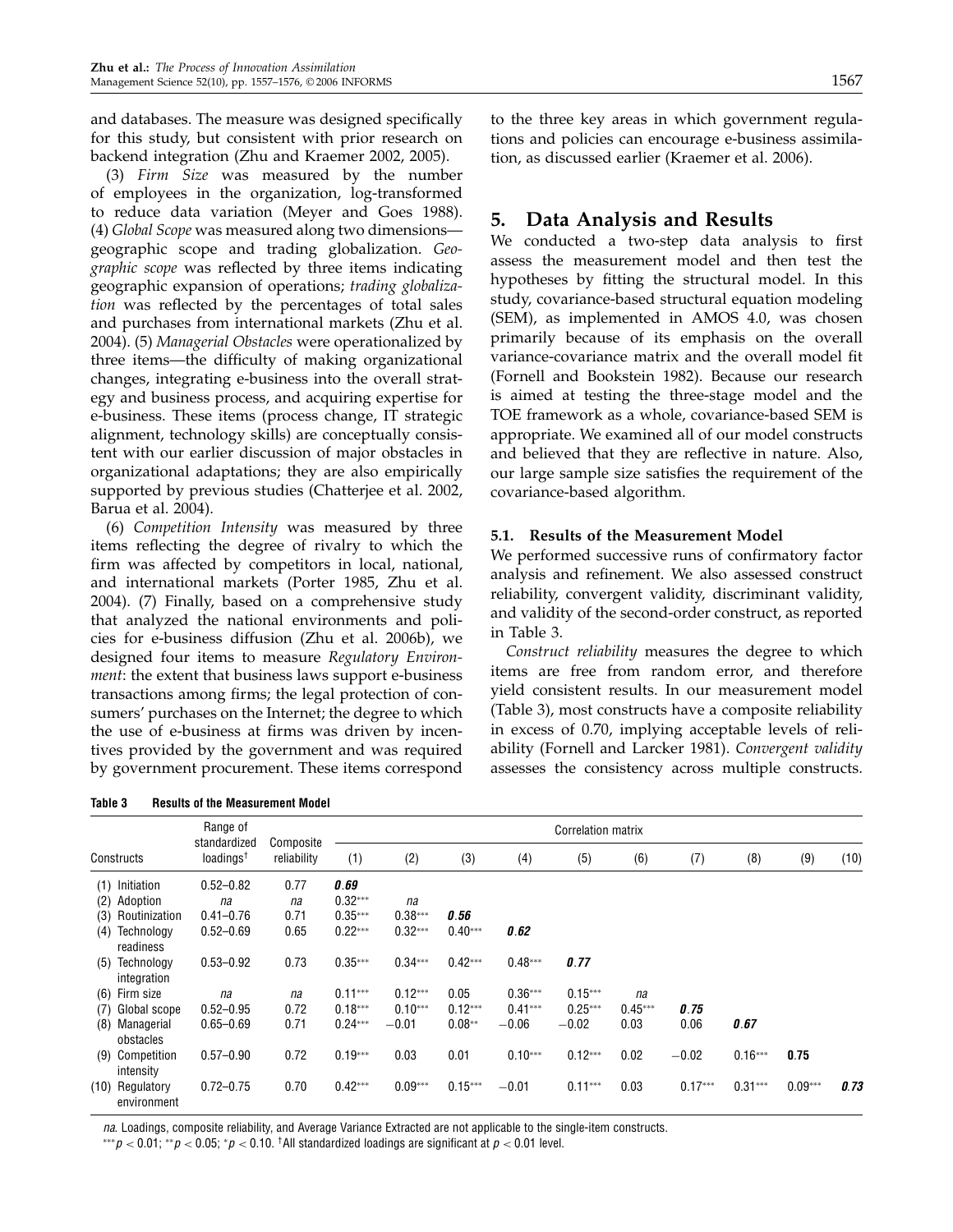As shown in Table 3, all estimated standard loadings are significant ( $p < 0.01$ ) and of acceptable magnitude, suggesting good convergent validity (Sethi and King 1994). Discriminant validity refers to the extent to which different constructs diverge from one another. To test discriminant validity, we used Fornell and Larcker's (1981) criteria: The square root of the Average Variance Extracted (diagonal elements of the correlation matrix in Table 3) should be greater than the absolute value of interconstruct correlations (offdiagonal elements), suggesting that the items share more variance with their respective constructs than with other constructs. As shown in Table 3, all of our constructs meet this criterion. Global scope was modeled as a second-order construct with two firstorder constructs: geographic scope and trading globalization. The efficacy of the second-order construct was assessed by the Target coefficient ( $T$  ratio) with an upper bound of 1 (Marsh and Hocevar 1985). Our model has a high  $T$  ratio of 0.95, implying that the relationship among first-order constructs is sufficiently captured by the second-order construct (Marsh and Hocevar 1985). In summary, our measurement model satisfies various reliability and validity criteria. Thus, constructs developed by this measurement model could be used to test the conceptual model and the associated hypotheses.

5.2. Results of the Structural Model—Full Sample The standardized paths in the structural model are shown in the first three columns in Table 4, and several model-fit indices are shown in the bottom rows. These fit indices are all above the suggested cutoff of 0.9 (Barua et al. 2004), indicating a good model fit. The three dependent variables—e-business initiation, adoption, and routinization—have  $R^2$  (square multiple correlation) of 29%, 39%, and 35%, respectively, which are deemed acceptable. After examining model fit and data variation explained, we proceeded to test each individual hypothesis by examining the magnitude and significance of its standardized path.

Within the technological context, we found that technology readiness has significant ( $p < 0.01$ ) and positive paths to initiation, adoption, and routinization. Moreover, its paths to adoption and routinization have a higher magnitude than its path to initiation, with the difference (0.47 and 0.48 vs. 0.20) being statistically significant ( $\chi^2 = 161.17$ ,  $p < 0.01$ ). We also found significant ( $p < 0.01$ ) and positive paths from technology integration to initiation, adoption, and routinization. Thus, the two hypotheses within the technological context, Hypotheses 1 and 2, are supported.

Within the organizational context, firm size has a significant but negative path to routinization ( $p <$ 0.01), as hypothesized earlier. However, it has a significant and negative path to adoption ( $p < 0.01$ ). Thus, Hypothesis 3 is only partially supported because we proposed a positive relationship between firm size and adoption. All three paths associated with global scope are nonsignificant, so Hypothesis 4 is not supported. Managerial obstacles have significant and negative paths to initiation  $(p < 0.01)$  and rou-

Table 4 Results of the Structural Model: Full Sample and Sample Split

|                                                                           | Full sample ( $N = 1,857$ ) |                                        |               |                                                    | Developed countries ( $N = 1,003$ ) |               | Developing countries and NICs ( $N = 854$ ) |                                        |               |
|---------------------------------------------------------------------------|-----------------------------|----------------------------------------|---------------|----------------------------------------------------|-------------------------------------|---------------|---------------------------------------------|----------------------------------------|---------------|
|                                                                           | Initiation                  | Adoption                               | Routinization | Initiation                                         | Adoption                            | Routinization | Initiation                                  | Adoption                               | Routinization |
| Technology readiness                                                      | $0.20***$                   | $0.47***$                              | $0.48***$     | 0.04                                               | $0.29***$                           | $0.18**$      | $0.30***$                                   | $0.69***$                              | $0.78***$     |
|                                                                           | (6.16)                      | (13.25)                                | (10.08)       | (0.46)                                             | (4.14)                              | (1.98)        | (4.90)                                      | (10.39)                                | (7.77)        |
| Technology integration                                                    | $0.25***$                   | $0.33***$                              | $0.32***$     | $0.39***$                                          | $0.25***$                           | $0.36***$     | $0.14***$                                   | $0.32***$                              | $0.30***$     |
|                                                                           | (6.75)                      | (9.53)                                 | (7.20)        | (4.88)                                             | (3.67)                              | (4.11)        | (2.85)                                      | (6.89)                                 | (4.73)        |
| Firm size                                                                 | $-0.02$                     | $-0.12***$                             | $-0.14***$    | $-0.15**$                                          | $-0.13**$                           | $-0.13*$      | 0.03                                        | $-0.26***$                             | $-0.35***$    |
|                                                                           | $(-0.52)$                   | $(-3.06)$                              | $(-2.78)$     | $(-2.15)$                                          | $(-2.31)$                           | $(-1.70)$     | (0.37)                                      | $(-3.53)$                              | $(-3.60)$     |
| Global scope                                                              | $-0.03$                     | 0.03                                   | $-0.01$       | $0.16**$                                           | 0.06                                | $-0.03$       | $-0.17*$                                    | $-0.08$                                | 0.03          |
|                                                                           | $(-0.06)$                   | (0.07)                                 | $(-0.20)$     | (2.04)                                             | (1.02)                              | $(-0.35)$     | $(-1.88)$                                   | $(-0.96)$                              | (0.14)        |
| Managerial obstacles                                                      | $-0.14***$                  | $-0.02$                                | $-0.08**$     | $-0.16***$                                         | $-0.03$                             | $-0.04$       | $-0.11**$                                   | $-0.05$                                | $-0.16***$    |
|                                                                           | $(-4.29)$                   | $(-0.50)$                              | $(-2.12)$     | $(-3.51)$                                          | $(-0.84)$                           | $(-0.77)$     | $(-2.26)$                                   | $(-1.19)$                              | $(-2.65)$     |
| Competition intensity                                                     | $0.10***$                   | $0.04***$                              | $-0.06**$     | $0.15***$                                          | $0.06**$                            | 0.03          | 0.03                                        | $-0.10**$                              | $-0.22***$    |
|                                                                           | (3.62)                      | (2.64)                                 | $(-1.79)$     | (3.87)                                             | (2.04)                              | (0.50)        | (0.07)                                      | $(-2.21)$                              | $(-3.73)$     |
| Regulatory environment                                                    | $0.34***$                   | 0.03                                   | $0.10***$     | $0.18***$                                          | 0.02                                | 0.05          | $0.34***$                                   | $0.14***$                              | $0.10*$       |
|                                                                           | (8.80)                      | (0.74)                                 | (2.59)        | (3.28)                                             | (0.81)                              | (0.89)        | (5.92)                                      | (2.76)                                 | (1.69)        |
| $\chi^2$ ( <i>p</i> -value)                                               | 2,937.47 ( $p = 0.00$ )     |                                        |               | 1,763.03 ( $p = 0.00$ )                            |                                     |               | 1,334.58 ( $p = 0.00$ )                     |                                        |               |
| $R^2$ (%)<br>NFI, RFI, IFI, TLI, CFI<br>RMSEA ( $p$ -value <sup>†</sup> ) | 29                          | 39<br>$0.95 - 0.97$<br>0.062(p > 0.10) | 35            | 34<br>22<br>41<br>$0.95 - 0.96$<br>0.062(p > 0.10) |                                     |               | 24                                          | 46<br>$0.96 - 0.98$<br>0.056(p > 0.10) | 56            |

 $* * p$  < 0.01; \*\*p < 0.05;  $* p$  < 0.10. T-statistics are shown in parentheses.

 $\frac{1}{2}P$ -value for the test of a fair model fit (RMSEA < 0.08).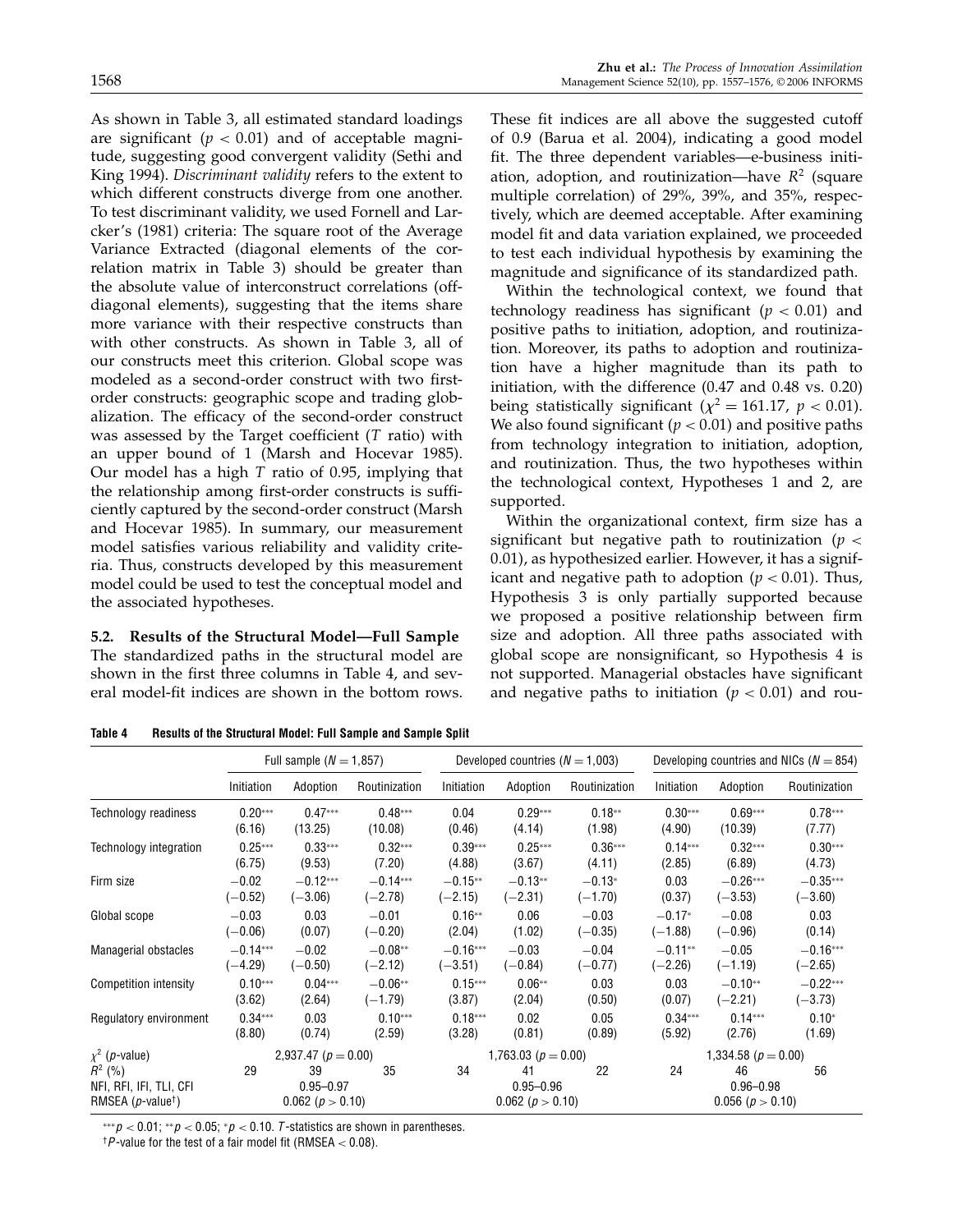tinization ( $p < 0.05$ ), and thus Hypothesis 5 is partially supported.

Within the environmental context, competition intensity has significant and positive paths to initiation  $(p < 0.01)$  and adoption  $(p < 0.01)$ , yet a significant and negative path to routinization  $(p < 0.05)$ . These results provide strong support for Hypothesis 6, wherein we proposed differential effects of competition across the three assimilation stages. Finally, regulatory environment has significant and positive paths to initiation  $(p < 0.01)$  and routinization ( $p < 0.01$ ). Thus, Hypothesis 7 is partially supported.

5.3. Results of the Structural Model—Sample Split Our survey included developed countries as well as developing and newly industrialized countries (NICs). This afforded us a unique opportunity to examine the role of national environments on e-business assimilation. National environment were evaluated along two dimensions: (1) aggregated IT investment as a percentage of GDP, and (2) GDP per capita (Zhu and Kraemer 2005, Dewan and Kraemer 2000). According to these two dimensions, the 10 economies in our sample can be categorized into two distinct groups: (1) developing countries and NICs (Brazil, China, Mexico, Singapore, Taiwan),  $N =$ 854, and (2) developed countries (Denmark, France, Germany, Japan, United States),  $N = 1,003$ . We then ran structural equation modeling on each subsample respectively. The results are shown in Table 4. Again, we evaluated our model in terms of fit indices and  $R^2$ s.

In the developed-country subsample, we found that technology readiness and technology integration are significant factors for each assimilation stage, except that the path from technology readiness to initiation is nonsignificant. Relatively speaking, technology integration is more significant than technology readiness (in terms of the relative magnitude and significance of standardized paths). Firm size is a significant and negative factor at each of the three stages. Scope is positive for initiation, but nonsignificant for adoption and routinization. We also found partial support for our hypotheses that competition intensity and regulatory environment facilitate initiation, while managerial obstacles inhibit e-business initiation (in comparison, firms in developing countries suffer even more from managerial obstacles).

In the developing-country subsample, we discovered different relationships. We found that, while both technology readiness and technology integration have significant, positive effects, technology readiness is more significant than technology integration. This result contrasts sharply with the developed-country subsample. We also found a significant, positive role

played by the regulatory environment at each of the three stages, which is much stronger than in developed countries. Firm size and managerial obstacles remain negative, but more so in developing countries than in developed countries, indicating the extra challenges faced by firms in developing countries. These different relationships between the two subsamples provide support for Hypothesis 8.

# 6. Discussion

# 6.1. Major Findings

Using a unique international data set, we tested the effects of seven TOE factors on three stages of e-business assimilation. The empirical results have revealed several factors that have differential effects at different stages and in different environments. Below, we discuss these results as framed by the TOE contexts.

Technological Context. First, while technology readiness is the strongest factor in developing countries, technology integration becomes the strongest factor in developed countries, suggesting that as e-business evolves, the key determinant of e-business assimilation shifts from accumulation of individual technologies to integration of these technologies.

Within the technological context, both technology readiness and technology integration are positive factors for e-business assimilation in both developed and developing countries, but their relative importance is different across the two subsamples. In developing countries, technology readiness is most critical among all seven factors, suggesting that basic technology infrastructure is still highly important for e-business assimilation in developing countries. In contrast, technology integration becomes the strongest factor in developed countries. It might be argued that firms in developed countries tend to be more advanced in using information technologies, and as common technologies become "strategic necessities," firms need to pursue deeper usage of IT. One example of such deeper usage is to integrate disparate systems and reduce incompatibility between existing IS applications (Zhu and Kraemer 2005). Our results show this to be the strongest factor facilitating e-business assimilation in developed countries. Developed and developing countries seem to be at different stages of e-business transformation (Kraemer et al. 2006, Zhu et al. 2004). Thus, this difference suggests that, as e-business evolves, the key determinant of e-business assimilation shifts from the use of common technologies to deeper strategies to deploy them, especially technology integration that helps to leverage existing information and data resources across key processes along the value chain (Zhu and Kraemer 2005).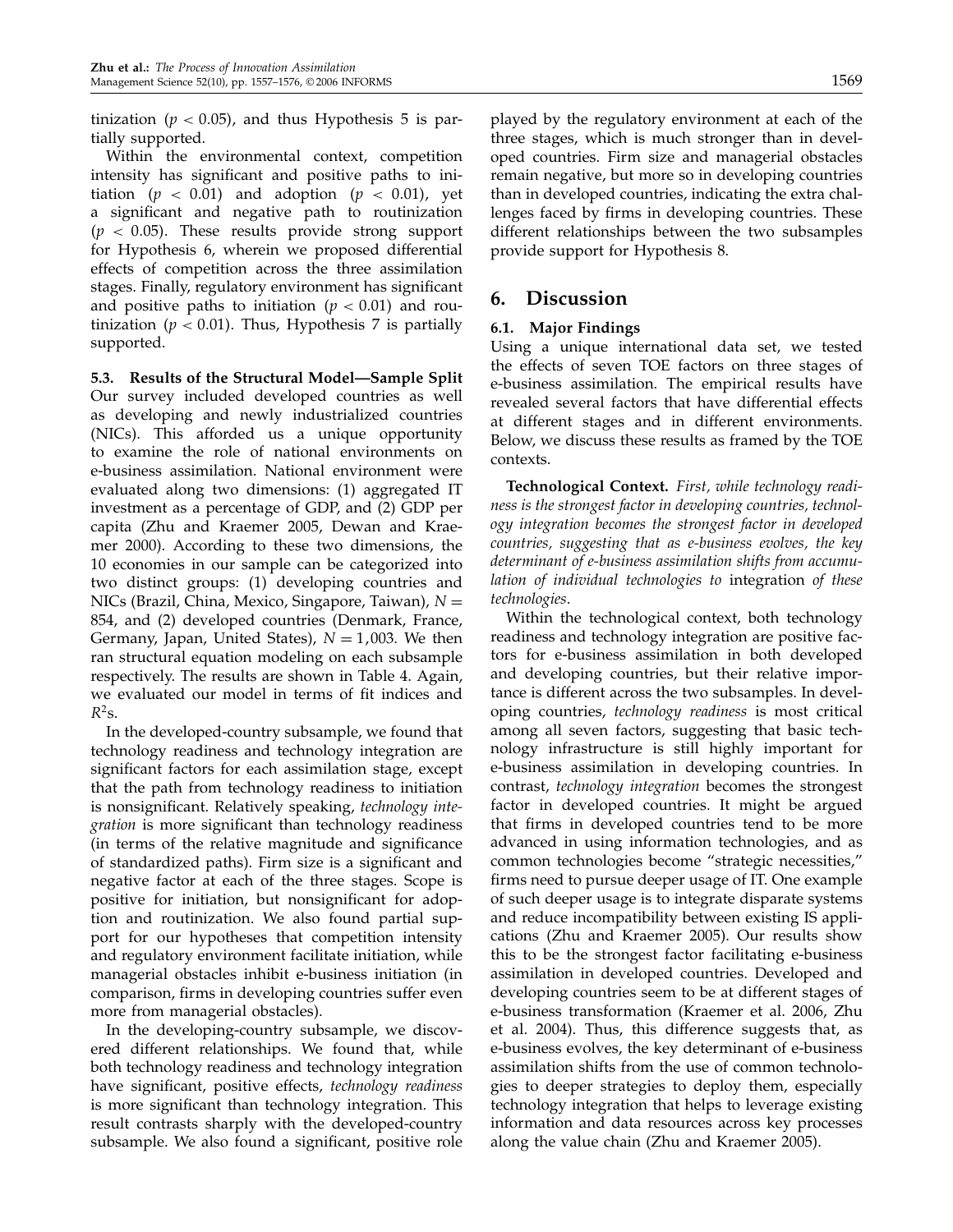Organizational Context. Second, large firms are less likely to achieve e-business routinization, suggesting that possible structural inertia associated with firm size may retard e-business transformation.

Within the organizational context, our study reveals a negative effect of firm size on e-business assimilation, particularly the routinization stage. E-business routinization requires concerted efforts to mutually adapt corporatewide information systems, organizational structures, and business processes (Devaraj and Kohli 2003, Zhu et al. 2004). As discussed earlier, large firms are often burdened by structural inertia due to fragmented legacy systems and entrenched organizational structures, which may retard their digital transformation. Moreover, successfully assimilating e-business into the value chain requires that senior executives, business managers, and IS managers interact regularly to achieve tight collaboration (Chatterjee et al. 2002). Along this line, small firms may have an advantage because they "require less communication, less coordination, and less influence to gather support" (Nord and Tucker 1987, p. 18).

This result is consistent with previous research on software practices (Zmud 1982) and CASE technologies (Purvis et al. 2001). These prior studies found a negative effect of firm size at the routinization stage. To explain why large firms were less likely to routinize software practices, Zmud (1982) argued that "the size effect seems more complex with a possible explanation being that larger software groups require more software managers and that this larger decision body would experience difficulty in making administrative adoption decisions and in implementing those decisions." This argument is consistent with the notion of "structural inertia."

Furthermore, this negative effect may be even more significant in the e-business context. E-business represents a corporate-level innovation embedded in mainstream businesses (Zhu and Kraemer 2005). These features are in contrast to innovations such as software practices and CASE technologies that are restricted within the IT functional areas (Swanson 1994). Thus, organizational restructuration and process reengineering required by e-business routinization involves the coordination among more departments and the redesign of more processes, and thus might be more complex (Chatterjee et al. 2002). As a result, the structural inertia—reflected in organizational adaptations—tends to be more pronounced for e-business routinization, as evident from our empirical results.

Yet, it is surprising that firm size also plays a negative role at the adoption stage. It is common knowledge that large firms have more slack resources for committing required investments (Rogers 1995). One plausible explanation is that our model has controlled

for technological and managerial resources, and, thus, the net effect of firm size in our model might be dominated by structure inertia. To test this explanation, we examined correlations between firm size and e-business initiation, adoption, and routinization (shown in Table 3). Clearly, without controlling for various firm resources, firm size is positively related to initiation ( $\rho = 0.11$ ,  $p < 0.01$ ) and adoption ( $\rho = 0.12$ ,  $p < 0.01$ ). Thus, combining the correlation analysis and the SEM results, our study suggests that the net effect of firm size is negative, representing a tension between resource advantages and structural inertia.

Previous studies identified different roles of firm size in IS assimilation, such as a positive effect at the adoption stage (Zhu et al. 2003) and a negative effect at the routinization stage (Zmud 1982, Purvis et al. 2001). But, these studies have not provided much support for the notion of "differently directioned effects," because the different innovations and separate research designs made it difficult to explain the results of these studies as a whole (Fichman 2000). In this regard, our study contributes to the literature by showing empirical evidence at three assimilation stages in a unified model, thus advancing a theoretical view on the size effect (resources advantages versus structural inertia).

Third, the negative effect of global scope on e-business routinization is mitigated by technology integration, suggesting that technological capability and firm structure interact and jointly affect innovation assimilation.

The results shown in Table 4 do not support our hypothesis on global scope. In the full sample, global scope is nonsignificant at each of the three stages, which is indeed surprising given the widely cited relationship between scope and IT investment (Gurbaxani and Whang 1991). To probe deeper into this factor, we tested its interaction with technology integration. This further test is motivated by the theoretical argument that greater technology integration tends to lead to better corporatewide information flows (Goodhue et al. 1992). Thus, the negative effect associated with greater scope—increased complexity of corporatewide coordination in process reengineering and organizational restructuring (Damanpour 1996)—may be mitigated by technology integration. We expect the interaction effect to be significant at the routinization stage, because routinization necessitates organizational changes in processes and structures (Cooper and Zmud 1990).

We performed hierarchical regressions of routinization against technology integration and global scope, as well as their multiplication (Table 5). Without the multiplicative term, the regression model had a similar result as SEM; with the multiplicative term, however, the regression model showed a strong, significant interaction effect ( $b = 0.14$ ,  $p = 0.056$ ). Global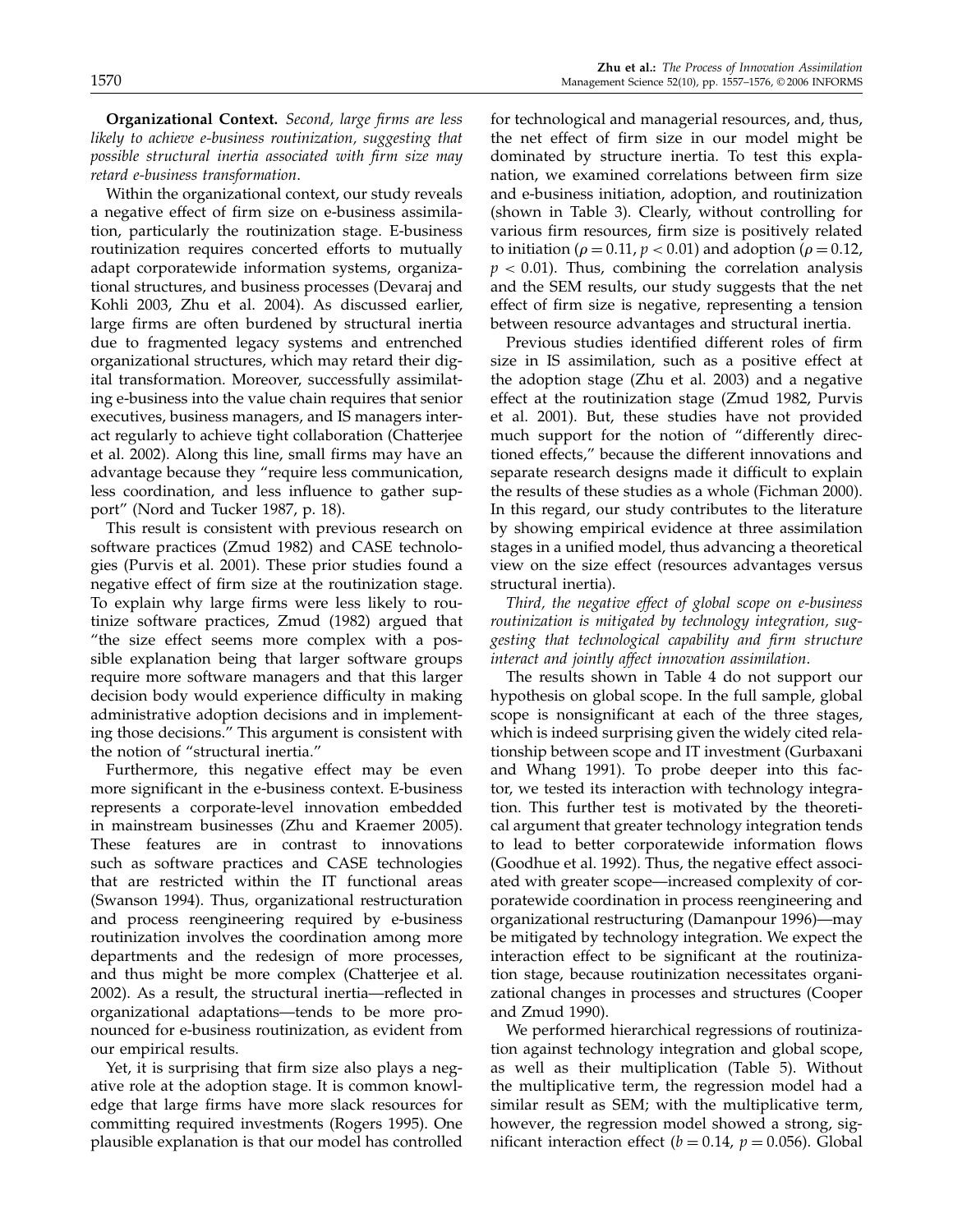scope is positively linked to e-business assimilation only if it is coupled with a high degree of technology integration. Otherwise, broader scope and fragmented systems might slow down e-business assimilation. This seems to suggest that, to sufficiently capture the benefits of Internet innovations in facilitating transactions, it is particularly important for firms with greater scope to develop e-business capabilities such as the ability to integrate various IS applications. Anecdotal evidence suggests that e-business leaders such as Dell, Cisco, and Siemens develop a high degree of integration of their information systems. Such integration capability improves their effectiveness in using the Internet technologies to support operations in an extensive global scope. This finergrained result may explain why the main effect of global scope by itself is nonsignificant in the full sample. At a more fundamental level, it is consistent with the view that technological capability and firm structure may interact to reinforce the effectiveness of innovation assimilation.

Environmental Context. Fourth, competition positively affects e-business initiation and adoption, but negatively impacts routinization, suggesting that too much competition is not necessarily good for technology assimilation because it drives firms to chase the latest technologies without infusing existing applications.

Prior studies on technology diffusion have found that competitive pressure increases a firm's incentives to seek new technology innovations so as to maintain a competitive edge (Kamien and Schwartz 1982, Iacovou et al. 1995). Our study shows that when firms face strong competition, they tend to adopt e-business more aggressively, a finding consistent with the conventional wisdom (Kamien and Schwartz 1982). Yet, its effect on the deeper stage (routinization) is surprisingly different. The negative relationship between competition and routinization seems to suggest that competition may detract firms from learning how to use existing e-business applications effectively, by driving them to chase the latest technologies (Abrahamson 1991). A new technology such as e-business becomes effective only through gradual,

Table 5 Interaction between Technology Integration and Global Scope

|                                                                                           | Routinization                            | Routinization                                                 |
|-------------------------------------------------------------------------------------------|------------------------------------------|---------------------------------------------------------------|
| Technology integration<br>Global scope<br>Technology integration<br>$\times$ global scope | $0.39***$<br>(5.22)<br>$-0.01$ $(-0.13)$ | $0.39***$<br>(5.32)<br>$(-0.30)$<br>$-0.02$<br>$0.14*$ (1.93) |
| F<br>$R^2$ (%)<br>Adjusted $R^2$ (%)                                                      | $13.71***$<br>15.0<br>13.9               | $10.54***$<br>17.0<br>15.4                                    |

Notes. Table entries are standardized regression coefficients.

T-statistics are shown in parentheses. \*\*\* $p < 0.01$ ; \*\* $p < 0.05$ ; \* $p < 0.10$ .

careful, and sustained assimilation processes that provide organizations with tacit knowledge and the managerial skills necessary to implement the technology efficiently. However, too much competitive pressure drives firms to leap rapidly from one innovation to the next without sufficient time to infuse the innovation into the organization. This result suggests that too much competition is not necessarily good for technology assimilation. This result challenges the conventional wisdom about competition and innovation diffusion (Kamien and Schwartz 1982, Williamson 1983).

Cross-Country Effects: Firms in Developed vs. Developing Countries. Fifth, economic environments shape innovation assimilation because significant differences exist across developed and developing countries. In particular, regulatory environment plays a more important role in developing countries than in developed countries.

Comparing the developed and developing samples, we found that government regulation is more important for e-business assimilation in developing countries. Compared to developed countries (Zhu et al. 2003) most developing countries have different market environments, characterized by information asymmetry, imperfections, and immature institutional structure. As pointed out by Zhu et al. (2004, p. 44), "government regulation (e.g., regulating monopoly power and dealing with e-business fraud) tends to play a greater role in developing countries. Furthermore, government interventions are in general more frequent in developing countries and NICs, such as China, Singapore, and Brazil." These factors make firms in developing countries regard government regulation as a more important factor. Together with the differential effects of other factors discussed earlier (e.g., technology readiness, technology integration, managerial obstacles) across developed and developing countries, this finding confirms that economic environments shape innovation assimilation. This also suggests that careful attention should be paid to the differential effects of innovation assimilation across developed and developing countries (Zhu et al. 2006b).

#### 6.2. Limitations and Future Research

Our methodology required trade-offs that may limit the use of the data and interpretation of the results. Below, we discuss the key limitations of this study and corresponding avenues for further research.

First, due to our data set being cross-sectional in nature, we can only show associations, not causality, and we cannot analyze longitudinal processes, such as the evolution of technology integration and the assimilation process in a dynamic context (Zhu et al. 2004). After the burst of the dot-com bubble, we have witnessed changes in corporate strategies and business models for e-business (Geoffrion and Krishnan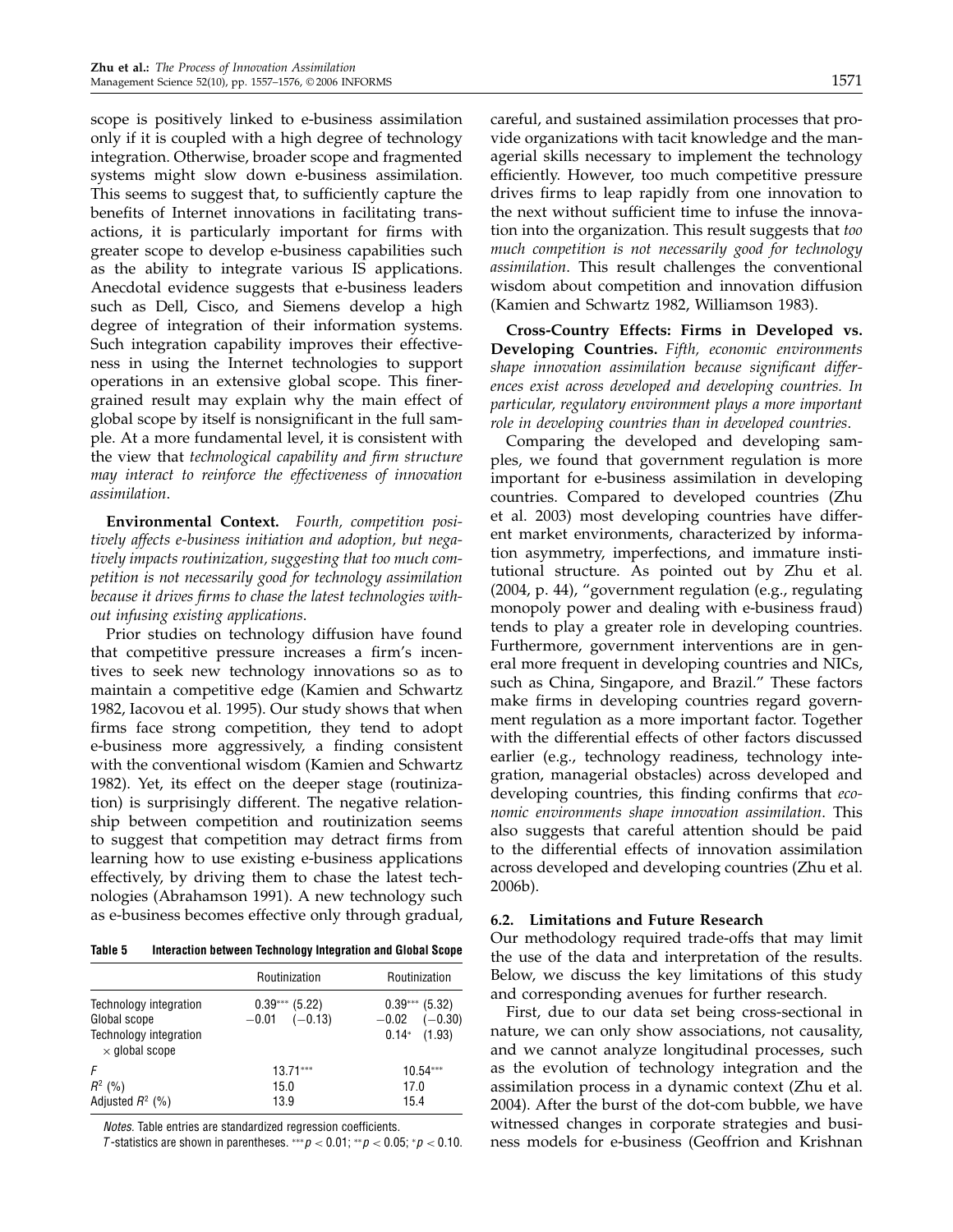2003). This means that the phenomenon we are studying is changing while in the very process of studying it. Future research needs to conduct new rounds of survey to pave the way for longitudinal research. By comparing data collected at different periods, more insights could be gained about the assimilation process of e-business in a dynamic environment.

A second limitation in our survey is the use of single respondents. Although we compared IS and non-IS managers and found no significant differences in their responses to both technology questions and business questions, we recommend that future studies, whenever feasible, collect data from both an IS manager and a business manager at each firm. This will be challenging to implement, but data from multiple respondents can be useful to further test the validity of our model.

Third, like many survey studies in the IS literature, measurement instruments are not "set in stone." Instead, developing solid instruments for studying e-business is still an ongoing process of development, testing, and refinement (Zhu and Kraemer 2002). Although construct reliability and validity were empirically tested in our data set, future confirmatory studies are necessary to determine the external validity of the results. In particular, the construct of global scope needs to be enriched in further research to include product scope and functional scope. Because of the significant role of technology integration shown in this study, future research may tap into specific questions about how firms integrate the Internet with back-office systems such as ERP, supply chain, and customer relationship management. The measurement for IT human resources can also be improved. Future research can add questions about IT professionals' experience and skills with e-businessrelated technologies. Finally, to improve the measures for managerial obstacles, future research can ask managers' capabilities of adapting structures and processes in a dynamic environment, thus better capturing managerial capabilities of change management.

## 6.3. Managerial Implications

Our study provides several important implications for managers. First to ensure smooth implementation and routinization, firms need to build up technological capabilities by integrating various IT components into a streamlined system, based on essential e-businessrelated infrastructure and human resources. Top managers should put a high priority on integrating fragmented technologies and linking those "islands of automation" to support key information processes across the value chain. At the same time, realizing the full economic potential of technology integration requires the necessary organizational reconfiguration and business processes reengineering (Fichman 2000,

Devaraj and Kohli 2003). As Internet technologies diffuse and become necessities, such capabilities will become even more critical. In addition, diversified firms need to pay even more attention to technology integration. For example, both Hewlett-Packard and Cisco initially pursued different technologies within the company, but quickly realized that common standards, processes, and methods were needed (Wargin and Dobiey 2001). Otherwise, the global scope of such large firms and their fragmented systems can only slow down e-business assimilation.

In addition, this study suggests that managers need to adjust management practices at different assimilation stages. For instance, at the initiation stage, large firms tend to enjoy resource advantages, but they have to overcome structural inertia in later stages. Thus, when migrating business activities onto the Internet platform, large firms need to pay special attention to change management issues (Roberts et al. 2003). Perhaps most important is the change model that is used—whether the traditional three-stage planned change model—"unfreezing, change, refreezing" (Kwon and Zmud 1987)—or a more improvisational model (Orlikowski and Hofman 1997). The planned change model is appropriate for wellunderstood technologies and for organizations whose environments and functionality are relatively stable such that a systematic and structured approach is possible. The improvisational model is appropriate for technologies that are more open-ended and for organizations in more uncertain environments where assimilation requires a fast, flexible approach (Orlikowski and Hofman 1997). Especially in large organizations, e-business assimilation might require a mix of these two models with periods of improvisation followed by anticipated change, and then more improvisation, and so on in a virtuous chain.

This mixed approach fits well with the notion of assimilation stages in which firms might not only use different approaches to change management, but also organize differently for initiation and adoption than for routinization. Although we are unaware of systematic research on organization for e-business, there are cases and practitioner reports we can draw on. For example, at Hewlett-Packard (Wargin and Dobiey 2001), Dell (Kraemer et al. 2000), and Cisco (Kraemer and Dedrick 2002), early e-business activities were decentralized in a few business units that experimented with new uses of the Internet. The positive results encouraged wider adoption, sometimes with involvement of the IT unit (Cisco and Dell) and sometimes independently (HP). Such experimentation was (and still is) considered necessary and desirable by business and IT executives (Pastore 2001).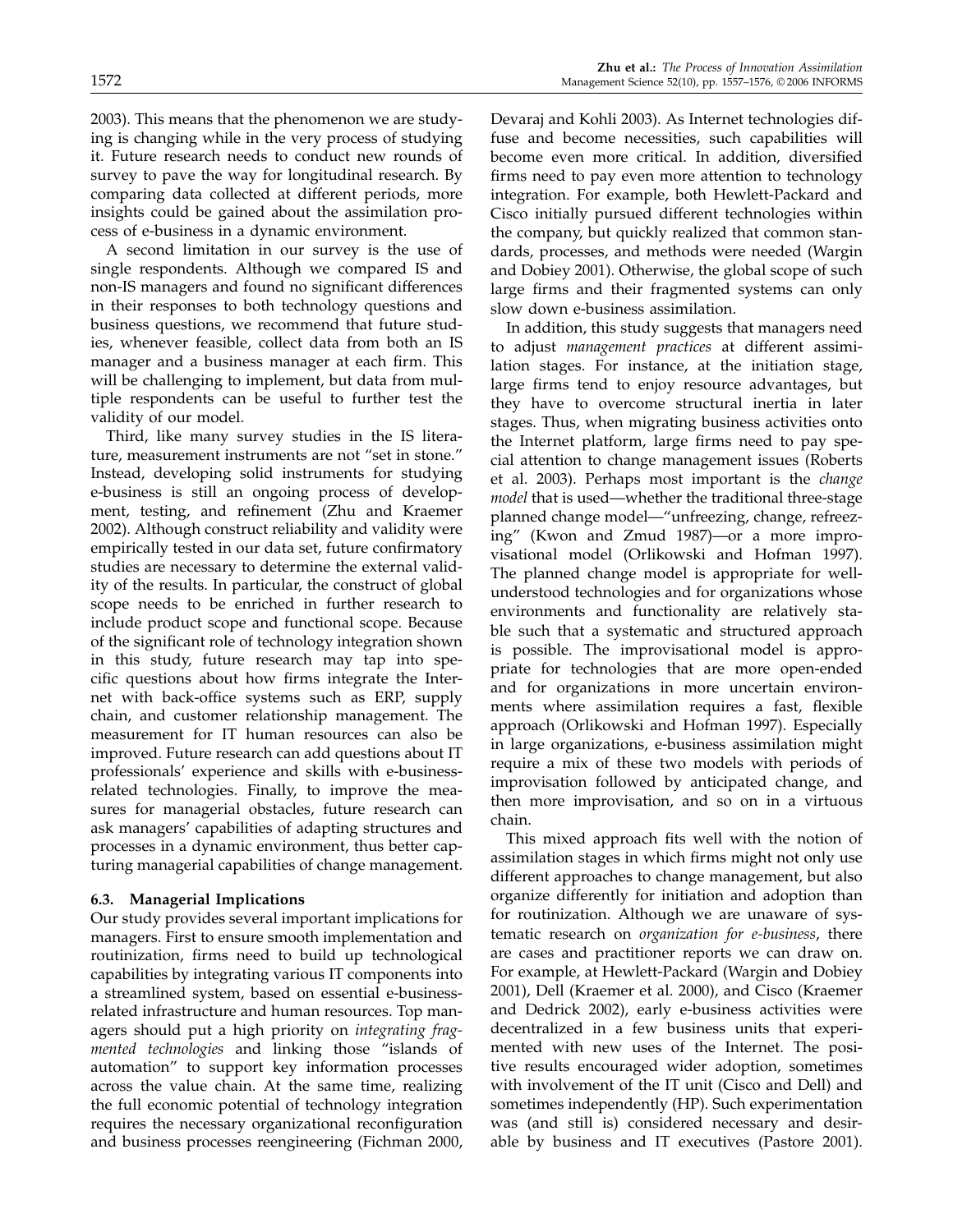However, the new applications were usually developed quickly, without reference to existing IT standards or infrastructure. As the need arose to integrate these applications into the firm's core IT, it became apparent that a more systematic and coordinated approach was required. The firms then brought the business and IT units together to formulate standards for technical platforms and data integration, priorities for implementation, and phased plans for further e-business assimilation across the enterprise. Implementation (routinization) was carried out in some cases by IT and in other cases by the business units under centralized IT leadership. IT also provided the technical infrastructure and change management support, including communication, education, training, crisis teams, and monitoring to discover problems and opportunities that would enable them to recycle through the whole process (Wargin and Dobiey 2001, Kraemer and Dedrick 2002). As these and many other cases suggest, experimentation, open communication, organization flexibility (e.g., centralization and decentralization), and ongoing support are key management practices leading to successful assimilation of innovations.

A related implication arising from the findings and these examples is that e-business vendors, as the early adopters (and consultants to other early adopters), should share their change management experience with customers, given many of the vendors are themselves leaders in e-business assimilation. The technology's performance nearly always lags the vendors' promotion, so it is more important that vendors assist user companies with change management. When customers perceive difficulties in transforming value chain activities to the Internet, vendors should provide more technical support, training, and peer information, thus enhancing user satisfaction and innovation effectiveness.

Finally, our study offers implications for policy makers, particularly in developing countries. The environment—both regulatory and economic—has emerged as an important factor shaping innovations assimilation. This is particularly important in developing countries, but also very important at the initiation stage of e-business development in any economy. This points to the need for establishing a legal and institutional framework that supports e-business and online transactions (Kraemer et al. 2006). Our results also indicate that firms in developing countries suffer more from managerial obstacles than those in developed countries. For example, this includes how to integrate the Internet into business strategy, how to make needed organizational changes, and how to acquire staff with e-business expertise. This emphasizes the need for building IT managerial skills for the efficient usage and assimilation of innovations.

One important means for firms in developing countries to acquire such skills is from e-business vendors whose interests in expanding markets are served by such transfer (Lee et al. 2004). Another is to work with foreign multinational corporations who benefit from transferring such skills either as a means of extending their markets or upgrading the e-business capabilities of local suppliers (Caselli and Coleman 2001). When transfer occurs to one supplier or partner in a developing country, it frequently spreads to others through worker mobility, industry promotion, or government assistance (Kraemer et al. 2006).

# 7. Conclusions

As contemporary firms increasingly seek to improve their performance in value chain activities by using the Internet, it becomes a significant undertaking for firms to assimilate e-business innovations to support customer services, revenue generation, procurement, information sharing, and coordination with suppliers. Hence, it is important to understand what factors influence e-business assimilation. Drawing upon theoretical perspectives on the process and contexts of innovation diffusion, we develop an integrative model to examine the influence of seven contextual factors on three stages of e-business assimilation. Our empirical results identified significant factors shaping the assimilation, and revealed their differential effects across different stages and in different environments.

This study makes three specific contributions to the literature on innovation assimilation. First, we conceptualized three stages (initiation, adoption, routinization) in innovation assimilation, and integrated the three-stage conceptualization with the technologyorganization-environment framework. In previous studies, we showed the usefulness of the TOE factors for understanding single stages of e-business diffusion, such as a adoption decisions (Zhu et al. 2003), usage (Zhu and Kraemer 2005), and value (Zhu et al. 2004) across different industry sectors and economies. In this paper, we extend our previous work (and the general IT diffusion literature) by emphasizing the process of assimilation and by developing an integrative conceptual model (Figure 1). As such, the external validity of the integrative model tested in this work is enhanced by other related studies. Our previous work, however, only applied to the TOE framework to study single stages in the process of e-business diffusion. The different foci on different stages mean that they have different dependent variables. They are also based on different theories and tested in different industries with different results. More broadly, most of the existing studies in the literature examined innovation diffusion with an "adoption versus nonadoption" focus (Fichman 2000). In contrast, our processoriented approach in this paper allowed us to examine the "differential effects" of TOE factors along the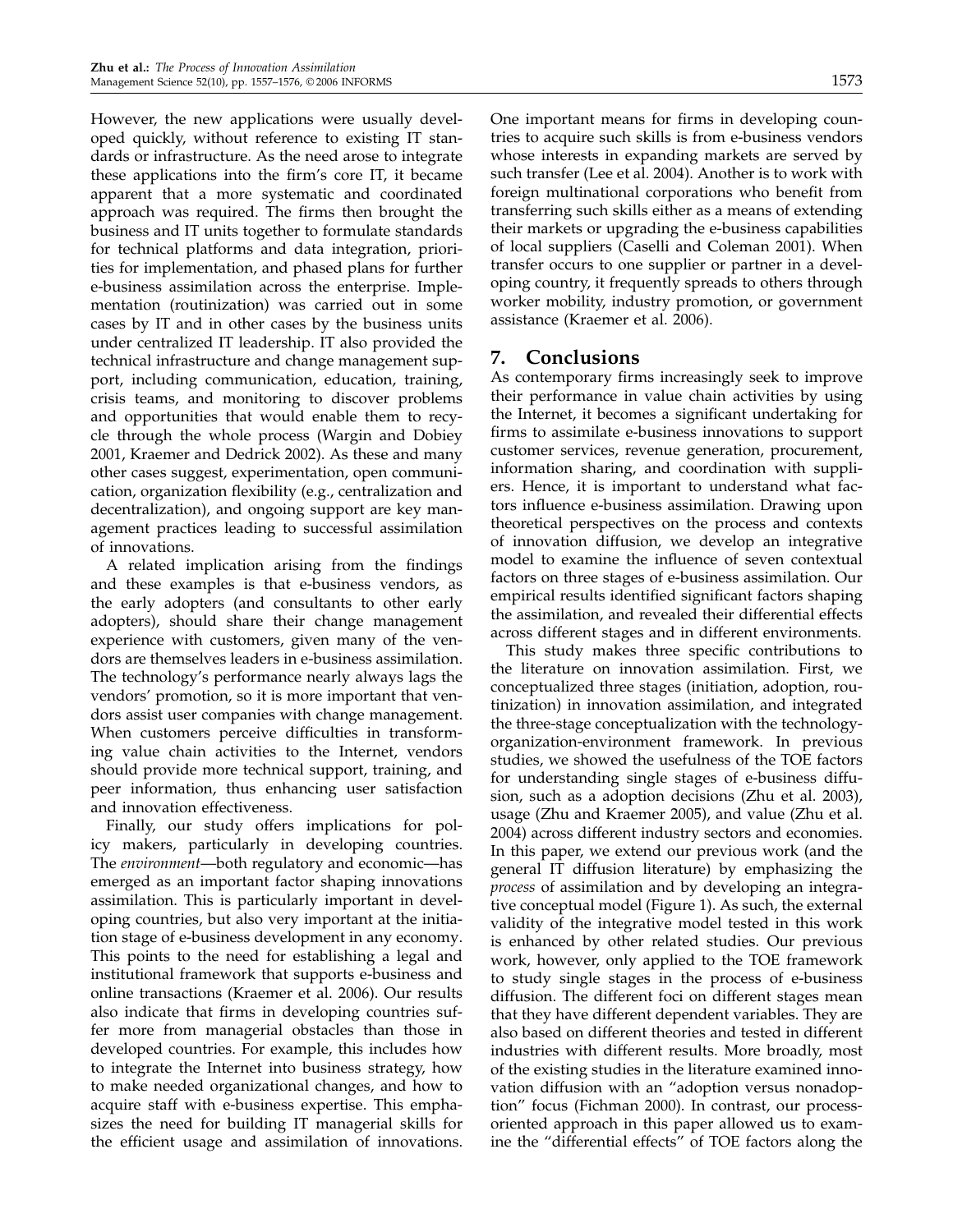three stages of the diffusion process. This approach has not been used in the previous papers, to the best of our knowledge. Using e-business as an example of more general innovation assimilation, we tested the integrative model by a large data set of 1,857 firms in an international setting. As the results show its usefulness, this conceptual model can be used as a theoretical framework for studying other types of technological innovations such as wireless technologies and radio frequency identification (RFID).

Second, we theorized and tested differential effects of the TOE factors across the assimilation stages. Although prior research has recognized such differential effects as an important theoretical issue (Tornatzky and Klein 1982), the literature lacks empirical examination (Fichman 2000). To the best of our knowledge, this paper is the first systematic study of the differential effects in innovation assimilation. Our work documents the significance of this issue by revealing three finer-grained relationships: (1) a positive effect of competition on initiation and adoption, but a negative effect on routinization—competition may be detracting firms from ingraining the current technology (which is more severe in developing countries); (2) a mix of resource advantages (facilitating initiation and adoption) and structural inertia (retarding routinization) associated with firm size; and (3) the increasing importance of technology readiness at the adoption and routinization stages than at the initiation stage. These results support the theoretical notion of "differently directioned effects," that is, the same factors may play different roles at different assimilation stages. As the assimilation of a variety of technological innovations can be viewed from this process-oriented perspective, we believe that our results represent a significant theoretical and empirical advancement to the literature.

Third, by theorizing the international effects and developing a systematic approach to data collection in a multicountry context, this study extends an international dimension to innovation diffusion (Zhu and Kraemer 2005, Zhu et al. 2004). Based on the global data set, this study teases out several crosscountry differences: (1) in developing countries, technology readiness is the most important factor for e-business assimilation among the seven TOE variables; (2) yet, in developed countries, technology integration becomes more important; (3) regulatory environment plays a more significant role in developing countries than in developed countries; and (4) firms in developing countries might be further detracted by managerial obstacles. The broad data set from developed, developing, and newly industrialized countries strengthens the generalizability of our findings. We hope our work will encourage more research in this important area.

An online supplement to this paper is available on the Management Sciences website (http://mansci.pubs. informs.org/ecompanion.html).

#### Acknowledgments

This research has been supported by a grant from the U.S. National Science Foundation (CISE/IIS/ITR 0085852) as a part of the Globalization and E-Commerce project in the Center for Research on Information Technology and Organizations (CRITO) at the University of California, Irvine. Any opinions, findings, and conclusions or recommendations expressed in this material are those of the authors and do not necessarily reflect the views of the National Science Foundation. A related version of this paper was presented at the Americas Conference on Information Systems (AMCIS) and received the Best Paper Award (International). The research has benefited from the comments received at the AMCIS conference and the NSF GEC workshop. Suggestions from three anonymous reviewers, the associate editor, and the department editor have led to significant improvements of the manuscript, which is greatly appreciated by the authors.

#### References

- Abrahamson, E. 1991. Managerial fads and fashions: The diffusion and rejection of innovations. Acad. Management Rev. 16(3) 586–612.
- Armstrong, C. P., V. Sambamurthy. 1999. Information technology assimilation in firms: The influence of senior leadership and IT infrastructures. Inform. Systems Res. 10(4) 304–327.
- Barua, A., P. Konana, A. B. Whinston, F. Yin. 2004. Assessing Internet enabled business value: An exploratory investigation. MIS Quart. 28(4) 585–620.
- Bresnahan, T. F., E. Brynjolfsson, L. Hitt. 2002. Information technology, workplace organization, and the demand for skilled labor: Firm-level evidence. Quart. J. Econom. 117(1) 339–376.
- Caselli, F., W. J. Coleman. 2001. Cross-Country Technology Diffusion: The Case of Computers. National Bureau of Economic Research, Cambridge, MA.
- Chatterjee, D., R. Grewal, V. Sambamurthy. 2002. Shaping up for e-commerce: Institutional enablers of the organizational assimilation of Web technologies. MIS Quart. 26(2) 65–89.
- Chau, P. Y. K., K. Y. Tam. 1997. Factors affecting the adoption of open systems: An exploratory study. MIS Quart. 21(1) 1–21.
- Cooper, R. B., R. W. Zmud. 1990. Information technology implementation research: A technological diffusion approach. Management Sci. 36(2) 123–139.
- Damanpour, F. 1991. Organizational innovation: A meta-analysis of effects of determinants and moderators. Acad. Management J. 34(3) 555–590.
- Damanpour, F. 1996. Organizational complexity and innovation: Developing and testing multiple contingency models. Management Sci. 42(5) 693–716.
- Dasgupta, S., D. Agarwal, A. Ioannidis, S. Gopalakrishnan. 1999. Determinants of information technology adoption: An extension of existing models to firms in a developing country. J. Global Inform. Management 7(3) 41–49.
- DeLone, W. H., E. R. McLean. 1992. Information systems success: The quest for the dependant variable. *Inform. Systems Res.* 3(1) 60–95.
- Devaraj, S., R. Kohli. 2003. Performance impacts of information technology: Is actual usage the missing link? Management Sci. 49(3) 273–289.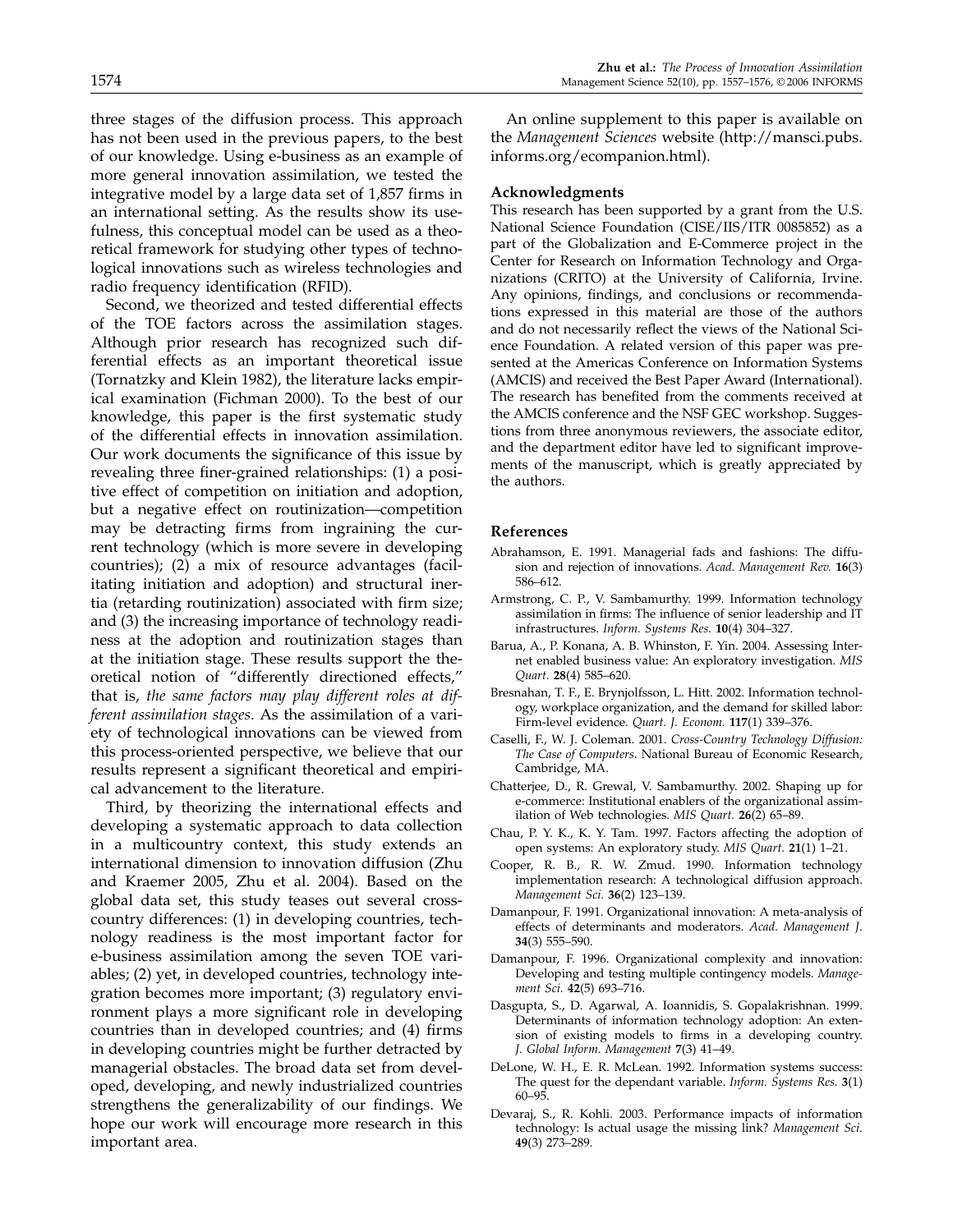- Dewan, S., K. L. Kraemer. 2000. Information technology and productivity: Evidence from country-level data. Management Sci. 46(4) 548–562.
- Fichman, R. G. 2000. The diffusion and assimilation of information technology innovations. R. W. Zmud, ed. Framing the Domains of IT Management: Projecting the Future through the Past. Pinnaflex Publishing, Cleveland, OH, 105–127.
- Fichman, R. G. 2001. The role of aggregation in the measurement of IT-related organizational innovation. MIS Quart. 25(4) 427–455.
- Fichman, R. G., C. Kemerer. 1999. The illusory diffusion of innovation: An examination of assimilation gaps. Inform. Systems Res. 10(3) 255–275.
- Fornell, C., F. L. Bookstein. 1982. Two structural equation models: LISREL and PLS applied to consumer exit-voice theory. J. Marketing Res. 19(4) 440–452.
- Fornell, C., D. F. Larcker. 1981. Evaluating structural equation models with unobserved variables and measurement errors. J. Marketing Res. 18(1) 39–50.
- Garicano, L., N. Kaplan. 2001. The effects of business-to-business e-commerce on transaction costs. J. Indust. Econom. 49(4) 1–23.
- Geoffrion, A. M., R. Krishnan. 2003. E-business and management science: Mutual impacts. Management Sci. 49(10) 1275–1286.
- Goodhue, D. L., M. D. Wybo, L. J. Kirsch. 1992. The impact of data integration on the costs and benefits of information systems. MIS Quart. 16(3) 293–311.
- Greenspan, A. 2002. Testimony of Chairman Alan Greenspan: Federal Reserve Board's Semiannual Monetary Policy Report to the Congress before the Committee on Banking, Housing, and Urban Affairs. U.S. Senate, Washington, D.C. Retrieved March 6, 2006, http://www.federalreserve.gov/ boarddocs/hh/2002/march/ testimony.htm.
- Grover, V., M. D. Goslar. 1993. The initiation, adoption, and implementation of telecommunications technologies in U.S. organizations. J. Management Inform. Systems 10(1) 141–163.
- Gurbaxani, V., S. Whang. 1991. The impact of information systems on organizations and markets. Comm. ACM 34(1) 59–73.
- Iacovou, C. L., I. Benbasat, A. S. Dexter. 1995. Electronic data interchange and small organizations: Adoption and impact of technology. MIS Quart. 19(4) 465–485.
- Kamien, M., N. Schwartz. 1982. Market Structure and Innovation. Cambridge University Press, Cambridge, UK.
- Kraemer, K. L., J. Dedrick. 2002. Strategic use of the Internet and e-commerce: Cisco Systems. J. Strategic Inform. Systems 11(1) 5–29.
- Kraemer, K. L., J. Dedrick, S. Yamashiro. 2000. Dell Computer: Refining and extending the business model with IT. Inform. Soc. 16(1) 5–21.
- Kraemer, K. L., J. Dedrick, N. Melville, K. Zhu, eds. 2006. Global E-Commerce: Impacts of National Environments and Policy. Cambridge University Press, Cambridge, UK.
- Kwon, T., R. Zmud. 1987. Unifying the fragmented models of Information Systems implementation. R. J. Boland, R. A. Hirshcheim, eds. Critical Issues in Information Systems Research. John Wiley and Sons, New York, 227–251.
- Lee, H., S. Whang. 2001. Winning the last mile of e-commerce. Sloan Management Rev. 42(4) 54–63.
- Lee, H., A. Farhoomand, P. Ho. 2004. Innovation through supply chain reconfiguration. MIS Quart. Executive 3(3) 131-142.
- Lichtenberg, F. R. 1995. The output contributions of computer equipment and personnel: A firm-level analysis. Econom. Innovation New Tech. 3(3–4) 201–217.
- Malone, T. W., J. Yates, R. I. Benjamin. 1987. Electronic markets and electronic hierarchies. Comm. ACM 30(6) 484–497.
- Marsh, H. W., D. Hocevar. 1985. A new, more powerful approach to multitrait-multimethod analyses: Application of second-order confirmatory factor analysis. J. Appl. Psych. 73(1) 107–117.
- Mata, F., W. Fuerst, J. Barney. 1995. Information technology and sustained competitive advantage: A resource-based analysis. MIS Quart. 19(4) 487–505.
- Meyer, A. D., J. B. Goes. 1988. Organizational assimilation of innovations: A multilevel contextual analysis. Acad. Management J. 31(4) 897–923.
- NIST. 2004. Economic Impact of Inadequate Infrastructure for Supply Chain Integration. National Institute of Standards & Technology (NIST), Washington, D.C. Retrieved March 6, 2006, http:// www.nist.gov/director/prog-ofc/report04-2.pdf.
- Nord, W. R., S. Tucker. 1987. Implementing Routine and Radical Innovation. Lexington Books, Lexington, MA.
- Orlikowski, W. J., J. D. Hofman. 1997. An improvisational model of change management: The case of groupware technologies. Sloan Management Rev. 38(2) 11–21.
- Pastore, R. 2001. E-commerce development. CIO Magazine 14(6) December 15, 2000/January 1, 2001.
- Podsakoff, P. M., S. B. Mackenzie, J.-Y. Lee, N. P. Podsakoff. 2003. Common method biases in behavior research: A critical review of the literature and recommended remedies. J. Appl. Psych. 88(5) 879–903.
- Porter, M. E. 1985. Competitive Advantage: Creating and Sustaining Superior Performance. Free Press, New York.
- Porter, M. E. 2001. Strategy and the Internet. Harvard Bus. Rev. 79(3) 63–78.
- Porter, M., V. Millar. 1985. How information gives you competitive advantage. Harvard Bus. Rev. 63(4) 149–160.
- Purvis, R. L., V. Sambamurthy, R. W. Zmud. 2001. The assimilation of knowledge platforms in organizations: An empirical investigation. Organ. Sci. 12(2) 117–135.
- Roberts, B., S. Jarvenppa, C. Baxley. 2003. Evolving at the speed of change: Managing change readiness at Motorola's semiconductor products sector. MISQ Executive 2(2) 58–73.
- Rogers, E. M. 1995. Diffusion of Innovations, 4th ed. Free Press, New York.
- Rosenzweig, P. M. 1994. When can management science research be generalized internationally? Management Sci. 40(1) 28–39.
- Ryans, A. B. 1974. Estimating consumer preferences for a new durable brand in an established product class. J. Marketing Res. 11(4) 434–443.
- Sethi, V., W. R. King. 1994. Development of measures to assess the extent to which an information technology application provides competitive advantage. Management Sci. 40(12) 1601–1627.
- Shapiro, C., H. Varian. 1999. Information Rules: A Strategic Guide to the Network Economy. Harvard Business School Press, Boston, MA.
- Straub, D. W., R. Watson. 2001. Transformational issues in researching IS and Net-enabled organizations. Inform. Systems Res. 12(4) 337–345.
- Straub, D. W., D. L. Hoffman, B. W. Weber, C. Steinfield. 2002. Measuring e-commerce in Net-enabled organizations: An introduction to the special issue. Inform. Systems Res. 13(2) 115–124.
- Swanson, E. B., 1994. Information systems innovation among organizations. Management Sci. 40(9) 1069–1092.
- Teece, D. J. 1980. Economics of scope and the scope of the enterprise. J. Econom. Behavior Organ. 1(2) 223–247.
- Thompson, V. A. 1965. Bureaucracy and innovation. Admin. Sci. Quart. 10(1) 1–20.
- Tornatzky, L. G., M. Fleischer. 1990. The Processes of Technological Innovation. Lexington Books, Lexington, MA.